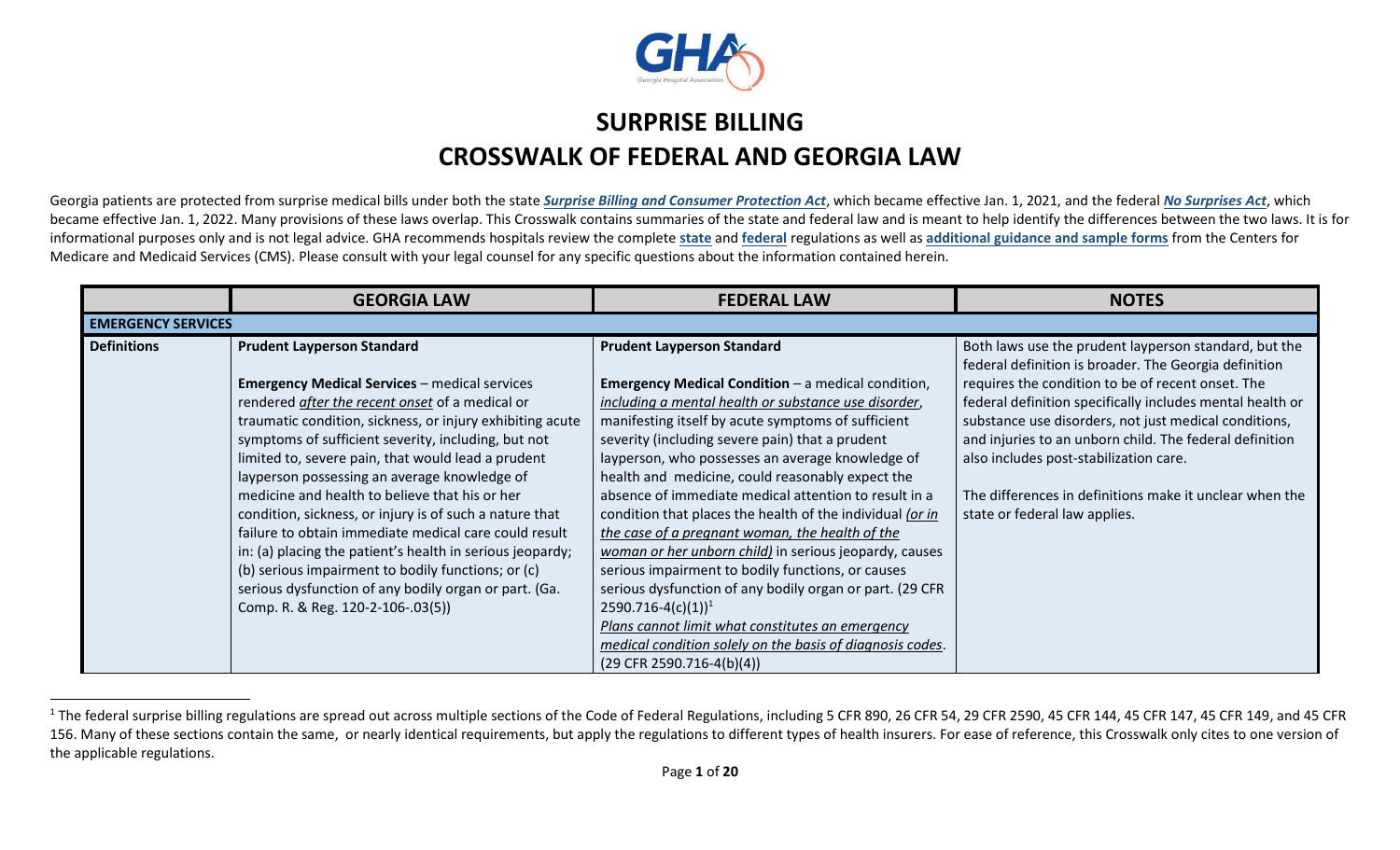

|                            | <b>GEORGIA LAW</b>                                                                                                                                                                                                                                             | <b>FEDERAL LAW</b>                                                                                                                                                                                                                                                                                                                                                                                                                                                                                                                                                                               | <b>NOTES</b>                                                                                                                                                                                                                                                                      |
|----------------------------|----------------------------------------------------------------------------------------------------------------------------------------------------------------------------------------------------------------------------------------------------------------|--------------------------------------------------------------------------------------------------------------------------------------------------------------------------------------------------------------------------------------------------------------------------------------------------------------------------------------------------------------------------------------------------------------------------------------------------------------------------------------------------------------------------------------------------------------------------------------------------|-----------------------------------------------------------------------------------------------------------------------------------------------------------------------------------------------------------------------------------------------------------------------------------|
| Definitions (cont.)        |                                                                                                                                                                                                                                                                | <b>Emergency Services - (i) an appropriate medical</b><br>screening exam as required under EMTALA, (ii) such<br>other medical treatment within the capabilities of the<br>staff and facilities available at the hospital as required<br>under EMTALA to stabilize the patient regardless of the<br>department of the hospital in which such further<br>examination or treatment is furnished, and (iii) <i>items</i><br>and services covered by the patient's health plan<br>furnished (regardless of the department of the hospital<br>in which such items or services are furnished) after the |                                                                                                                                                                                                                                                                                   |
|                            |                                                                                                                                                                                                                                                                | patient is stabilized and as part of outpatient<br>observation or an inpatient or outpatient stay with<br>respect to the initial emergency visit. (29 CFR 2590.716-<br>4(c)(2)                                                                                                                                                                                                                                                                                                                                                                                                                   |                                                                                                                                                                                                                                                                                   |
| <b>Prior Authorization</b> | Insurers shall pay for covered emergency medical<br>services for covered persons without prior<br>authorization and without retrospective denial for<br>emergency medical services deemed to be medically<br>necessary. (Ga. Comp. R. & Reg. 120-2-106-.05(1)) | Coverage for emergency services must be provided<br>without the need for any prior authorization<br>determination, even if the services are provided on an<br>out-of-network basis. (29 CFR 2590.716-4(c)(2))                                                                                                                                                                                                                                                                                                                                                                                    | Both federal and state law prohibit prior authorization<br>requirements for out-of-network emergency services.<br>Georgia law also prohibits retrospective denials for<br>medically necessary services, which means that there<br>cannot be technical denials for billing errors. |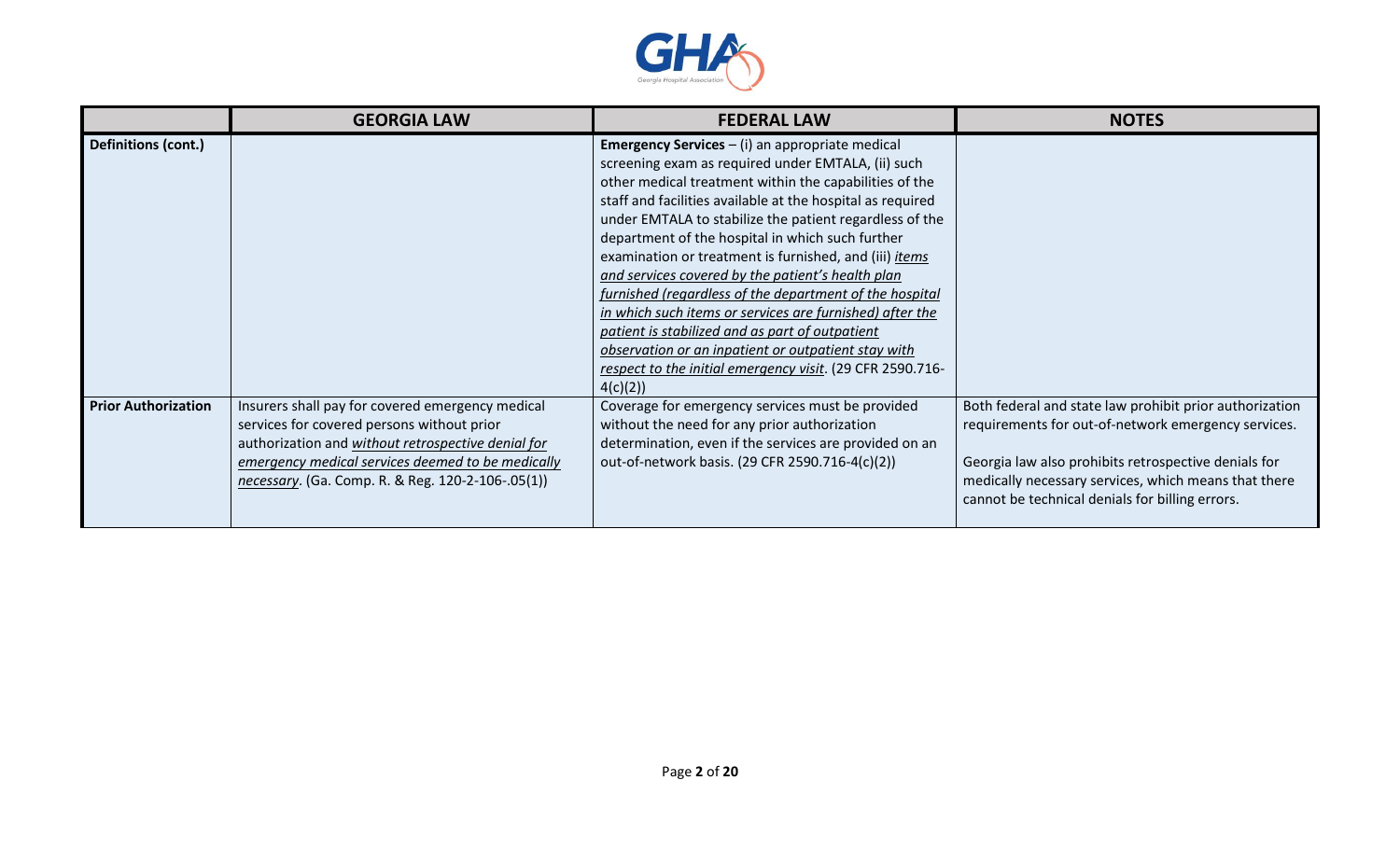

| <b>Patient Cost-Sharing for</b> | If a covered person receives emergency medical            | If emergency services are provided by a                 | Federal law (the QPA) will apply to any self-funded                                                             |
|---------------------------------|-----------------------------------------------------------|---------------------------------------------------------|-----------------------------------------------------------------------------------------------------------------|
| <b>Out-of-Network Services</b>  | services from a non-participating provider, such          | nonparticipating provider or nonparticipating facility, | Employee Retirement Income Security Act (ERISA)                                                                 |
|                                 | person shall not be liable to the non-participating       | coverage for such services must be provided:            | plans that do not opt-in to Georgia's law.                                                                      |
|                                 | provider or facility for any amount exceeding the         | -without imposing cost-sharing requirements that        |                                                                                                                 |
|                                 | person's deductible, coinsurance, copayment, or           | are greater than the requirements that would apply if   | For all other health plans, the federal law defers to                                                           |
|                                 | other cost-sharing amount as determined by such           | the services were provided by a participating provider  | state law to define the "recognized amount."                                                                    |
|                                 | person's policy. (Ga. Comp. R. & Reg. 120-2-106-          | or a participating emergency facility. (29 CFR          |                                                                                                                 |
|                                 | .05(2)                                                    | 2590.716-4(b)(3)(ii))                                   | For nonparticipating providers, the recognized<br>amount under Georgia law is the greater of: (a) the           |
|                                 | Emergency medical services received from non-             | -by counting any cost-sharing payments made by the      | verifiable median contracted amount paid by all                                                                 |
|                                 | participating providers and/or facilities shall count     | participant or beneficiary with respect to the          | eligible insurers for similar services calculated by a                                                          |
|                                 | toward the deductible and any maximum out of              | emergency services toward any in-network deductible     | vendor utilized and chosen by the Commissioner of                                                               |
|                                 | pocket policy provisions as if the services were          | or in-network out-of-pocket maximums in the same        | the Georgia Office of the Insurance and Safety Fire                                                             |
|                                 | obtained from a participating provider. (Ga. Comp. R.     | manner as if the cost-sharing payments were made        | Commissioner (OCI Commissioner); (b) the most                                                                   |
|                                 | & Reg. 120-2-106-.05(4))                                  | with respect to emergency services furnished by         | recent verifiable amount agreed to by the insurer and                                                           |
|                                 |                                                           | participating provider or a participating emergency     | the non-participating emergency medical provider for                                                            |
|                                 | In cases of emergency medical services received from      | facility. (29 CFR 2590.716-4(b)(3)(v))                  | the same services during which time the provider was                                                            |
|                                 | a non-participating facility, the facility shall bill the |                                                         | in-network with the insurer (if applicable); or (c) a                                                           |
|                                 | covered person no more than deductible,                   | Patient cost-sharing calculating using the "recognized  | higher amount as the insurer may deem appropriate                                                               |
|                                 | coinsurance, copayment, or other cost-sharing as          | amount." (29 CFR 2590.716-4(b)(iii)).                   | given the complexity and circumstances of the                                                                   |
|                                 | determined by such person's policy. (Ga. Comp. R. &       |                                                         | services provided. The recognized amount for                                                                    |
|                                 | Reg. 120-2-106-.05(5))                                    | The recognized amount is defined as (i) the state law   | nonparticipating providers may also be the amount                                                               |
|                                 |                                                           | (where applicable) or (ii) the lesser of the qualifying | established under Georgia's arbitration process if the                                                          |
|                                 |                                                           | payment amount (QPA) or the amount billed by the        | provider is not satisfied with the payment received.                                                            |
|                                 |                                                           | nonparticipating provider or facility. (29 CFR          |                                                                                                                 |
|                                 |                                                           | 2590.716-3)                                             | For nonparticipating emergency facilities, the                                                                  |
|                                 |                                                           |                                                         | recognized amount is the amount received from the                                                               |
|                                 |                                                           |                                                         | insurer or the amount established under Georgia's                                                               |
|                                 |                                                           |                                                         | arbitration process if the provider is not satisfied with<br>the payment received. There is not a formula under |
|                                 |                                                           |                                                         | Georgia law to establish the cost-sharing amount                                                                |
|                                 |                                                           |                                                         | while the facility and the insurer are negotiating                                                              |
|                                 |                                                           |                                                         | payment or participating in the arbitration process.                                                            |
|                                 |                                                           |                                                         |                                                                                                                 |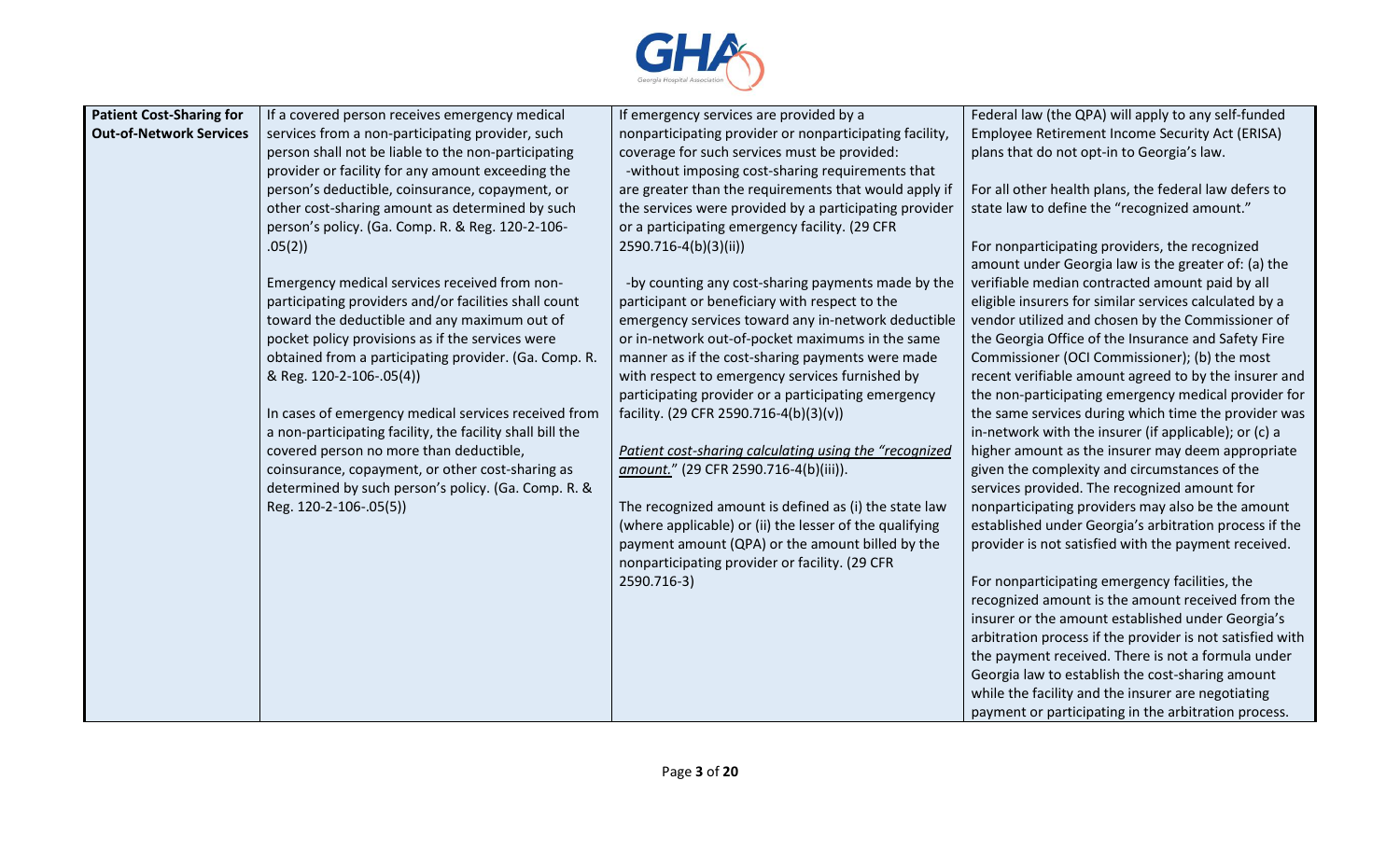

| <b>Out-of-Network Provider</b><br><b>Reimbursement Rates</b> | The amount payable by an insurer for emergency<br>medical services paid directly to the provider shall be<br>the greater of:<br>(a) The verifiable median contracted amount paid by<br>all eligible insurers for similar services calculated by a<br>vendor utilized and chosen by the OCI Commissioner;<br>(b) The most recent verifiable amount agreed to by<br>the insurer and the nonparticipating emergency<br>medical provider for the same services during which<br>time the provider was in-network with the insurer; (if<br>applicable)<br>(c) A higher amount as the insurer may deem<br>appropriate given the complexity and circumstances<br>of the services provided. (Ga. Comp. R. & Reg. 120-2-<br>$106-.05(2)$<br>No defined amount of initial payment for hospitals.<br>Payments are subject to arbitration. (Ga. Comp. R. &<br>Reg. 120-2-106-.10(1)) | No defined amount of initial payment for individual<br>providers or emergency facilities. (Federal<br>Independent Dispute Resolution (IDR) regulations not<br>yet promulgated.)<br>If the recognized amount is calculated using state law,<br>then the state law also applies for purposes of initial<br>payment. (29 CFR 2590.716-4(b)(3)(iv)) | Payments are subject to either the Georgia or federal<br>IDR process depending on the services provided, the<br>type of health plan, and whether the plan has opted-<br>in to the Georgia law. |
|--------------------------------------------------------------|-------------------------------------------------------------------------------------------------------------------------------------------------------------------------------------------------------------------------------------------------------------------------------------------------------------------------------------------------------------------------------------------------------------------------------------------------------------------------------------------------------------------------------------------------------------------------------------------------------------------------------------------------------------------------------------------------------------------------------------------------------------------------------------------------------------------------------------------------------------------------|-------------------------------------------------------------------------------------------------------------------------------------------------------------------------------------------------------------------------------------------------------------------------------------------------------------------------------------------------|------------------------------------------------------------------------------------------------------------------------------------------------------------------------------------------------|
| <b>Balance Billing</b>                                       | Covered persons are not liable to non-participating<br>providers or non-participating facilities for any<br>amount exceeding such person's cost-sharing<br>requirement. (Ga. Comp. R. & Reg. 120-2-106-.05(2))                                                                                                                                                                                                                                                                                                                                                                                                                                                                                                                                                                                                                                                          | Nonparticipating providers and nonparticipating<br>emergency facilities are prohibited from balance<br>billing for a payment amount for emergency services<br>that exceeds the cost-sharing requirement for such<br>services. (45 CFR 149.410(a))                                                                                               | Both federal and state law prohibit balance billing for<br>emergency services provided by nonparticipating<br>providers and facilities.                                                        |
| <b>NON-EMERGENCY SERVICES</b>                                |                                                                                                                                                                                                                                                                                                                                                                                                                                                                                                                                                                                                                                                                                                                                                                                                                                                                         |                                                                                                                                                                                                                                                                                                                                                 |                                                                                                                                                                                                |
| <b>Applicable Services</b>                                   | Non-emergency services provided by an out-of-<br>network provider at an in-network facility (hospital,<br>ASC, birthing center, diagnostic and treatment center,<br>hospice, or other similar institution). (Ga. Comp. R. &<br>Reg. 120-2-106-.06)                                                                                                                                                                                                                                                                                                                                                                                                                                                                                                                                                                                                                      | Non-emergency services provided by a<br>nonparticipating provider at a participating hospital<br>or ASC. (29 CFR 2590.716-5(b))                                                                                                                                                                                                                 | The Georgia law applies to a broader list of facilities.                                                                                                                                       |
| <b>Patient Choice - Notice</b><br>and Consent                | Patient choice exception for services scheduled in<br>advance that will be provided by an out-of-network<br>healthcare provider(s) in an in-network facility if:                                                                                                                                                                                                                                                                                                                                                                                                                                                                                                                                                                                                                                                                                                        | Patient choice exception for nonemergency services<br>provided by a nonparticipating provider at a                                                                                                                                                                                                                                              | The notice and consent requirements in the federal<br>law are much more prescriptive than Georgia law.<br>CMS published a model notice and consent                                             |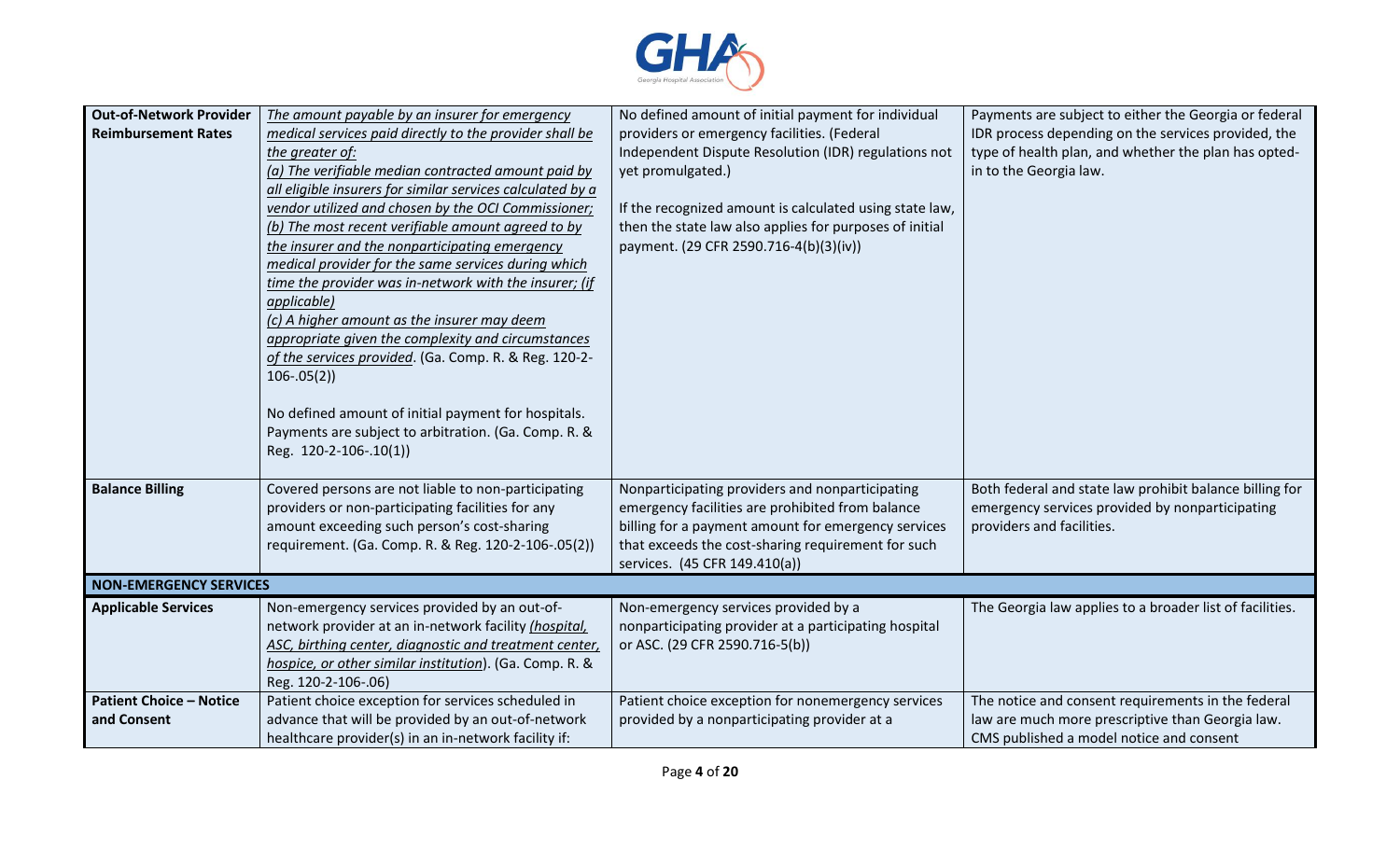

| <b>Patient Choice - Notice</b> | (a) provide an estimate of potential charges, and       | participating facility if the provider (or a participating | document. The Georgia Office of the Insurance and     |
|--------------------------------|---------------------------------------------------------|------------------------------------------------------------|-------------------------------------------------------|
| and Consent (cont.)            | (b) the covered person must give oral and written       | facility on behalf of a nonparticipating provider):        | Safety Fire Commissioner (OCI) is supposed to publish |
|                                | consent in advance of the provision of such services.   | (a) provides written notice in accordance with the         | a notice and consent document also but has not done   |
|                                | (Ga. Comp. R. & Reg. 120-2-106-.08)                     | regulations within 72 hours of the time service is         | so yet. Hospitals could use the federal document for  |
|                                |                                                         | scheduled (or at the time the appointment is made if       | both.                                                 |
|                                | If during the provision of non-emergency medical        | less than 72 hours, but can't be less than 3 hours         |                                                       |
|                                | services, a patient requests the provider refer the     | before the services are provided)                          | The federal law provides a much narrower patient      |
|                                | patient to another provider for the immediate           | -statement that the healthcare provider is                 | choice exception from the prohibition on balance      |
|                                | provision of additional non-emergency medical           | nonparticipating                                           | billing and it is unclear how the federal law and the |
|                                | services, an estimate of potential charges is not       | -good faith estimate of charges                            | state law interact here (i.e., it is unclear whether  |
|                                | required as long as:                                    | -statement that prior authorization or other care          | federal law preempts Georgia law because the federal  |
|                                | (a) The referring provider advises the patient that the | management may be required in advance                      | law is more restrictive).                             |
|                                | referred provider may be a non-participating provider   | -consent is optional and the patient may seek care         |                                                       |
|                                | and may charge higher fees than a participating         | from a participating provider in which case cost-          |                                                       |
|                                | provider;                                               | sharing would not exceed plan limits                       |                                                       |
|                                | (b) The patient orally and in writing acknowledges      | (b) obtains consent from the patient in the form           |                                                       |
|                                | that he or she is aware that the referred provider may  | required by the regulations. (45 CFR 149.420 (c) - (e)).   |                                                       |
|                                | be a non-participating provider and may charger         |                                                            |                                                       |
|                                | higher fees than a participating provider;              | This exception does not apply to "ancillary services":     |                                                       |
|                                | (c) The written acknowledgement shall be on a           | (a) Items and services related to emergency medicine,      |                                                       |
|                                | document separate from other documents provided         | anesthesiology, pathology, radiology, and                  |                                                       |
|                                | by the referring provider and shall include language to | neonatology, whether provided by a physician or non-       |                                                       |
|                                | be determined by the OCI Commissioner; and              | physician practitioner;                                    |                                                       |
|                                | (d) The referring provider records the satisfaction of  | (b) Items and services provided by assistant surgeons,     |                                                       |
|                                | the requirements in the patient's medical file. (Ga.    | hospitalists, and intensivists;                            |                                                       |
|                                | Comp. R. & Reg. 120-2-106-.08(3))                       | (c) Diagnostic services, including radiology and lab       |                                                       |
|                                |                                                         | services; and                                              |                                                       |
|                                |                                                         | (d) Items and services provided by a nonparticipating      |                                                       |
|                                |                                                         | provider if there is no participating provider who can     |                                                       |
|                                |                                                         | furnish such item or service at such facility. (45 CFR     |                                                       |
|                                |                                                         | 149.420(b)                                                 |                                                       |
|                                |                                                         |                                                            |                                                       |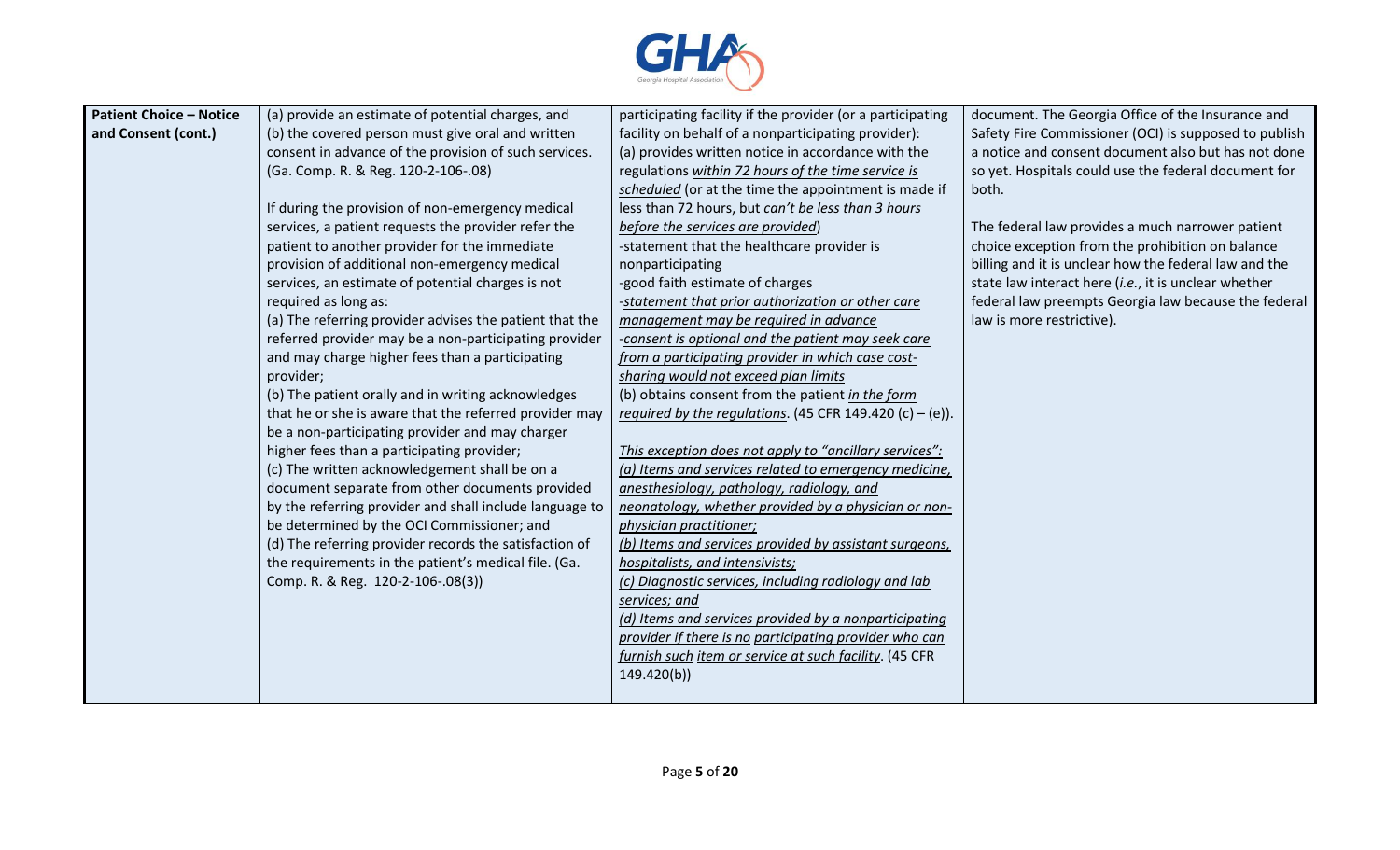

| <b>Patient Cost-Sharing for</b><br>Federal law (the QPA) will apply to any self-funded<br>In the event a patient receives non-emergency<br>For nonemergency services provided by a                                                                                                                                                                                                |  |
|-----------------------------------------------------------------------------------------------------------------------------------------------------------------------------------------------------------------------------------------------------------------------------------------------------------------------------------------------------------------------------------|--|
| <b>Out-of-Network Services</b><br>medical services from a non-participating provider in<br>nonparticipating provider in a participating facility, a<br>ERISA plans that do not opt-in to Georgia's law.                                                                                                                                                                           |  |
| a participating facility, the non-participating provider<br>plan:                                                                                                                                                                                                                                                                                                                 |  |
| shall collect or bill the patient no more than such<br>-must not impose a cost-sharing requirement greater<br>For all other health plans, the federal law defers to                                                                                                                                                                                                               |  |
| state law to calculate the "recognized amount."<br>patient's deductible, coinsurance, copayment, or<br>than the cost-sharing requirement that would apply if                                                                                                                                                                                                                      |  |
| the items and services had been furnished by a<br>other cost-sharing amount as determined by such                                                                                                                                                                                                                                                                                 |  |
| patient's policy. (Ga. Comp. R. & Reg. 120-2-106-<br>participating provider. (29 CFR 2590.716-5(c)(1))<br>For nonparticipating providers the recognized amount                                                                                                                                                                                                                    |  |
| under Georgia law is the greater of: (a) the verifiable<br>.06(2)                                                                                                                                                                                                                                                                                                                 |  |
| median contracted amount paid by all eligible<br>-must calculate the cost-sharing requirements as if the                                                                                                                                                                                                                                                                          |  |
| total amount that would have been charged for the<br>insurers for similar services calculated by a vendor<br>Non-emergency medical services received from non-                                                                                                                                                                                                                    |  |
| items and services were equal to the recognized<br>participating providers in a participating facility shall<br>utilized and chosen by the OCI Commissioner; (b) the                                                                                                                                                                                                              |  |
| count toward the deductible and any maximum out-<br>most recent verifiable amount agreed to by the<br>amount. (29 CFR 2590.716-5(c)(2)).                                                                                                                                                                                                                                          |  |
| of-pocket policy provisions as if the services were<br>insurer and the non-participating emergency medical                                                                                                                                                                                                                                                                        |  |
| obtained from a participating provider. (Ga. Comp. R.<br>provider for the same services during which time the<br>-must count any cost-sharing payments made by the                                                                                                                                                                                                                |  |
| & Reg. 120-2-106-.06(3))<br>patient toward any in-network deductible and in-<br>provider was in-network with the insurer (if                                                                                                                                                                                                                                                      |  |
| network out-of-pocket maximums in the same<br>applicable); or (c) a higher amount as the insurer may                                                                                                                                                                                                                                                                              |  |
| manner as if such cost-sharing payments were made<br>deem appropriate given the complexity and                                                                                                                                                                                                                                                                                    |  |
| with respect to items and services furnished by a<br>circumstances of the services provided. Ga. Comp. R.                                                                                                                                                                                                                                                                         |  |
| participating provider. (29 CFR 2590.716-5(c)(5))<br>& Reg. 120-2-106-.06(2). The recognized amount for                                                                                                                                                                                                                                                                           |  |
| nonparticipating providers may also be the amount                                                                                                                                                                                                                                                                                                                                 |  |
| The recognized amount is defined as (i) the state law<br>established under Georgia's arbitration process if the                                                                                                                                                                                                                                                                   |  |
| provider is not happy with the payment received.<br>(where applicable) or (ii) the lesser of the qualifying                                                                                                                                                                                                                                                                       |  |
| payment amount (QPA) or the amount billed by the                                                                                                                                                                                                                                                                                                                                  |  |
| nonparticipating provider or facility. (29 CFR                                                                                                                                                                                                                                                                                                                                    |  |
| 2590.716-3)                                                                                                                                                                                                                                                                                                                                                                       |  |
| <b>Out-of-Network Provider</b><br>For non-emergency medical services furnished by a<br>No defined amount of initial payment. (Federal IDR<br>Payments will be subject to either the Georgia or<br><b>Reimbursement Rates</b><br>non-participating provider in a participating facility,<br>regulations not yet promulgated.)<br>federal IDR process depending on the type of plan |  |
| the insurer shall directly pay the non-participating<br>and whether the plan has opted-in to Georgia law.                                                                                                                                                                                                                                                                         |  |
| provider the greater of:                                                                                                                                                                                                                                                                                                                                                          |  |
| (a) The verifiable median contracted amount paid by                                                                                                                                                                                                                                                                                                                               |  |
| all eligible insurers for similar services calculated by a                                                                                                                                                                                                                                                                                                                        |  |
| vendor utilized and chosen by the OCI Commissioner;                                                                                                                                                                                                                                                                                                                               |  |
| (b) The most recent verifiable amount agreed to by                                                                                                                                                                                                                                                                                                                                |  |
| the insurer and the nonparticipating emergency                                                                                                                                                                                                                                                                                                                                    |  |
|                                                                                                                                                                                                                                                                                                                                                                                   |  |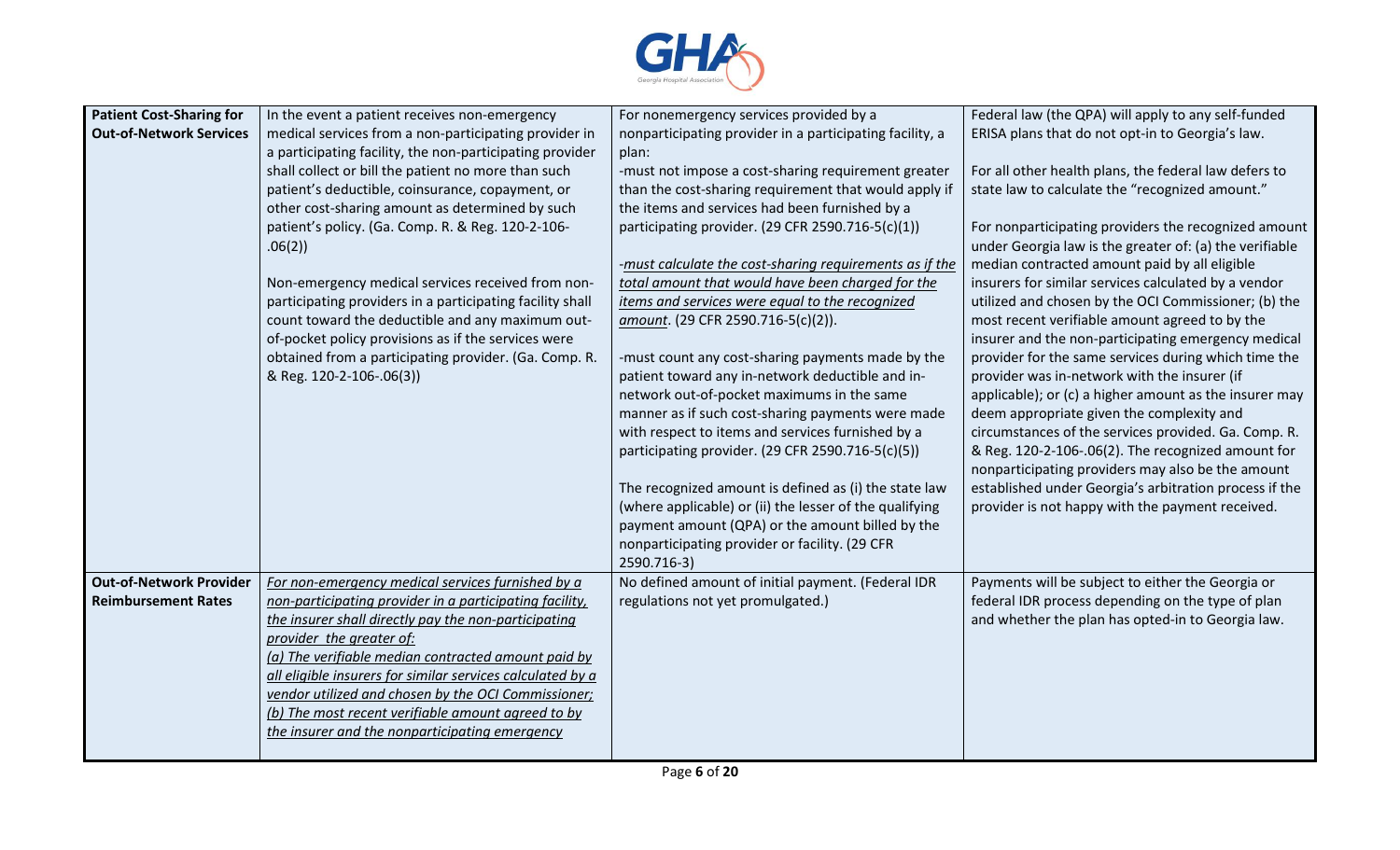

| <b>Out-of-Network Provider</b><br><b>Reimbursement Rates</b><br>(cont.) | medical provider for the same services during which<br>time the provider was in-network with the insurer; (if<br>applicable)<br>(c) A higher amount as the insurer may deem<br>appropriate given the complexity and circumstances<br>of the services provided. (Ga. Comp. R. & Reg. 120-2-<br>$106 - .06(2)$                                                                                                                                                                                                                                                                                                     |                                                                                                                                                                                                                                                                                                                                                                                                                                                                                  |                                                                                                                                                                                                                                                                                       |
|-------------------------------------------------------------------------|------------------------------------------------------------------------------------------------------------------------------------------------------------------------------------------------------------------------------------------------------------------------------------------------------------------------------------------------------------------------------------------------------------------------------------------------------------------------------------------------------------------------------------------------------------------------------------------------------------------|----------------------------------------------------------------------------------------------------------------------------------------------------------------------------------------------------------------------------------------------------------------------------------------------------------------------------------------------------------------------------------------------------------------------------------------------------------------------------------|---------------------------------------------------------------------------------------------------------------------------------------------------------------------------------------------------------------------------------------------------------------------------------------|
| <b>PROMPT PAYMENT</b>                                                   | Insurer payments for emergency services made to<br>non-participating providers and non-participating<br>facilities and for non-emergency services furnished by<br>non-participating providers in participating facilities<br>shall be in accord with prompt payment requirements<br>under O.C.G.A. § 33-24-59.14. Notification should<br>reflect whether coverage is subject to the exclusive<br>jurisdiction of ERISA. (Ga. Comp. R. & Reg. 120-2-106-<br>$.05(6)$ and $.06(5)$<br>O.C.G.A. § 33-24-59.14 requires payment in 15<br>working days for electronic claims or 30 calendar days<br>for paper claims. | For emergency services provided by a<br>nonparticipating provider or a nonparticipating facility<br>or for nonemergency services provided by a<br>nonparticipating provider in a participating facility, a<br>plan must send an initial payment or denial notice to<br>the nonparticipating provider or facility not later than<br>30 calendar days after the bill for services is<br>transmitted by the provider or facility. (29 CFR<br>2590.716-4(b)(3)(iv) and .716-5(c)(3)) | Federal law defers to state law for prompt payment<br>requirements if the recognized amount is also<br>determined by state law.<br>Georgia's shorter 15-day prompt pay requirement will<br>apply except in cases where self-funded ERISA plans<br>have not opted-in to the state law. |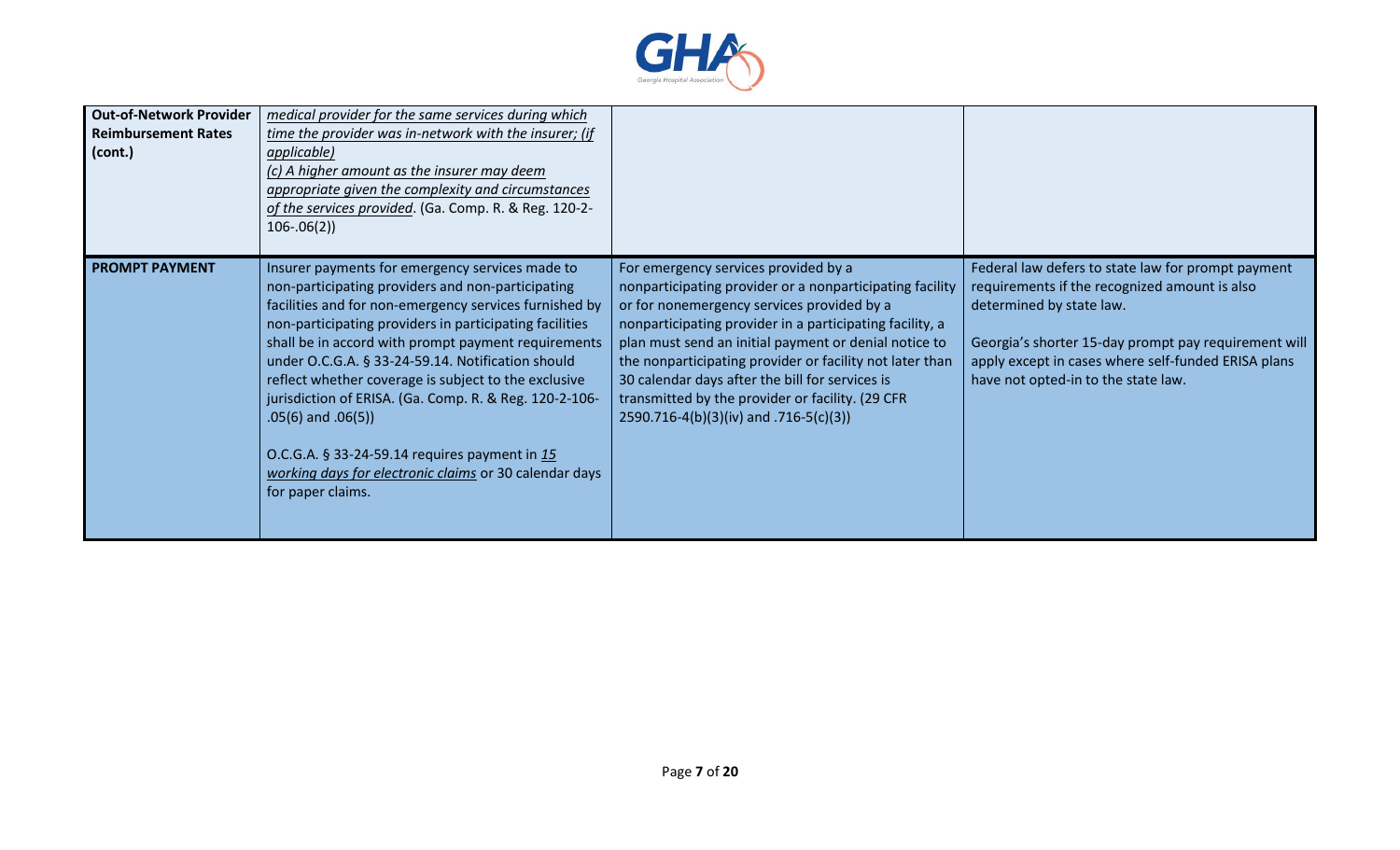

| <b>STATE LAW OPT-IN</b>               |                                                                                                                                                                                                                                                                                                                                                                                             |                                                                                                                                                                                                                                                                                                                                                                                                                                                                                                                                                                                                                                                                                                                                            |                                                                                                                                                         |
|---------------------------------------|---------------------------------------------------------------------------------------------------------------------------------------------------------------------------------------------------------------------------------------------------------------------------------------------------------------------------------------------------------------------------------------------|--------------------------------------------------------------------------------------------------------------------------------------------------------------------------------------------------------------------------------------------------------------------------------------------------------------------------------------------------------------------------------------------------------------------------------------------------------------------------------------------------------------------------------------------------------------------------------------------------------------------------------------------------------------------------------------------------------------------------------------------|---------------------------------------------------------------------------------------------------------------------------------------------------------|
| <b>Plan Option</b>                    | Self-funded health plans may elect to participate in<br>and be bound by Georgia's Surprise Billing Consumer<br>Protection Act beginning Jan. 1 or the first day of the<br>plan's plan year. A plan must indicate whether it will<br>auto renew its participation with an option to<br>terminate upon 30-days' notice prior to the end of<br>the year or plan year. (O.C.G.A. $\S$ 33-20F-2) | A group health plan that opts into a specified state<br>law must do so for all items and services to which the<br>specified state law applies and in a manner<br>determined by applicable state authority. (29 CFR<br>2590.716-3)                                                                                                                                                                                                                                                                                                                                                                                                                                                                                                          | Under Georgia law, plans may have to make a<br>decision about whether to opt-in for plan year 2022<br>before the federal IDR regulations are published. |
| <b>Notification</b>                   | OCI will post a list of plans that have opted-in to state<br>$law. (O.C.G.A. § 33-20F-3)$                                                                                                                                                                                                                                                                                                   | A group health plan that opts into a specified state<br>law must prominently display in its plan materials<br>describing the coverage of out-of-network services a<br>statement that the plan has opted into the specified<br>state law, identify the relevant state (or states), and<br>include a general description of the items or services<br>provided by nonparticipating facilities and providers<br>that are covered by the specified state law. (29 CFR<br>2590.716-3)                                                                                                                                                                                                                                                            |                                                                                                                                                         |
| <b>DISCLOSURE REQUIREMENTS</b>        |                                                                                                                                                                                                                                                                                                                                                                                             |                                                                                                                                                                                                                                                                                                                                                                                                                                                                                                                                                                                                                                                                                                                                            |                                                                                                                                                         |
| Information to be<br><b>Disclosed</b> | N/A                                                                                                                                                                                                                                                                                                                                                                                         | Providers and facilities must disclose:<br>(a) A statement that explains the requirements of and<br>prohibitions applicable to the provider or facility;<br>(b) A statement that explains any state law<br>requirements regarding amounts such provider or<br>facility may, with respect to an item or service, charge<br>an out-of-network patient, after receiving payment, if<br>any, from the health plan and any cost-sharing<br>payment from the patient; and<br>(c) A statement providing contact information for the<br>appropriate state and federal agencies that an<br>individual may contact if the individual believes the<br>provider or facility has violated a requirement<br>described in the notice. (45 CFR 149.430(b)) | Since there are no corresponding disclosure<br>requirements under Georgia law, federal law will<br>apply.                                               |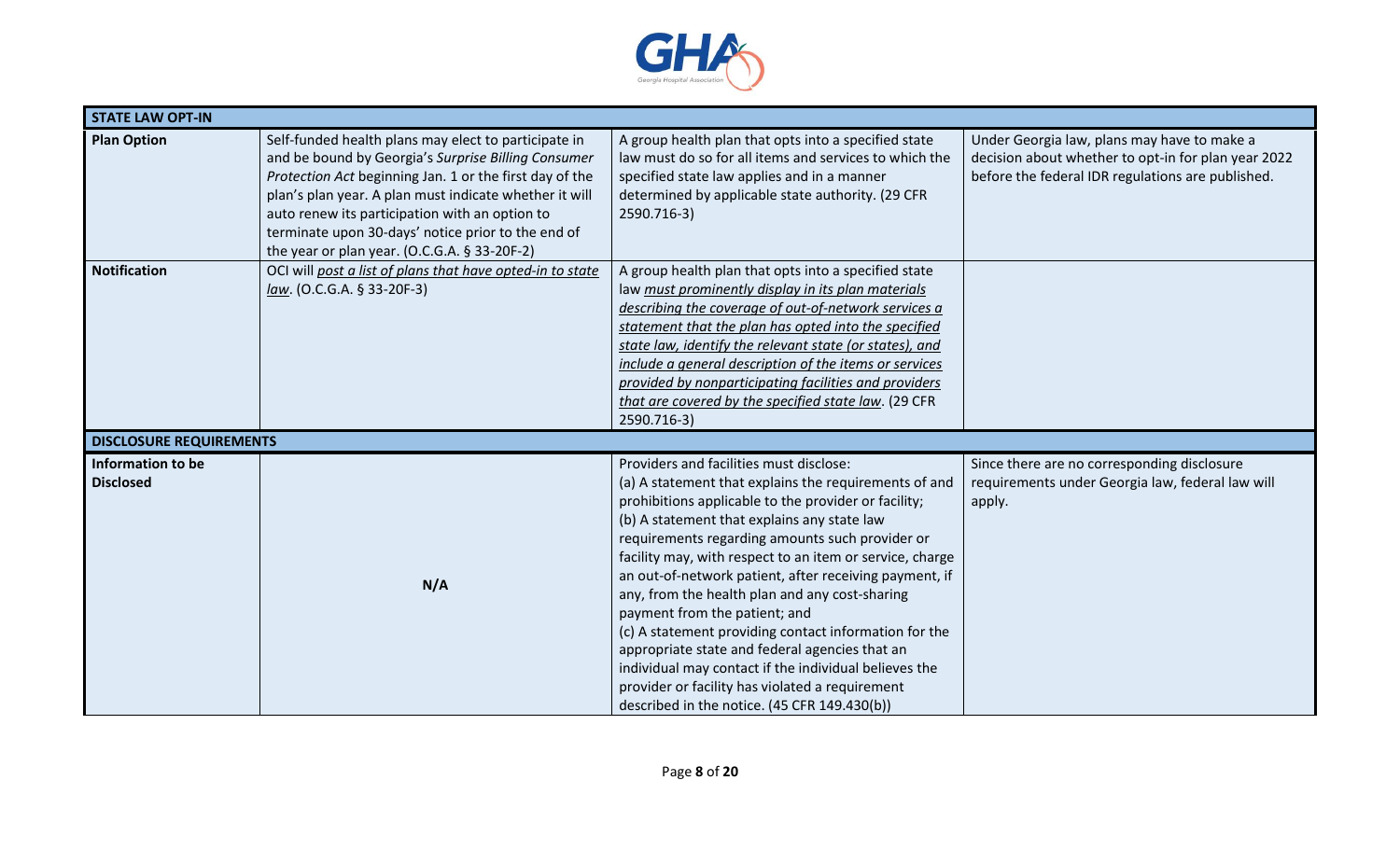

| <b>Methods and Timing</b>                                         | N/A | The required information or a link to the required<br>information must be posted on a public website, must<br>appear on a searchable homepage of the provider's<br>or facility's website.<br>A sign with the required information must be posted<br>prominently at the location of the provider or facility.<br>(A provider that does not have a location does not<br>have to meet this requirement.)<br>Providers and facilities must provide a one-page<br>(double-sided) notice to insured patients, using print<br>no smaller than 12-point font. The notice must be<br>provided in-person or through mail or email, as<br>selected by the patient. The notice must be provided<br>no later than the date and time the provider or facility<br>requests payment from the patient or if the provider<br>or facility does not request payment from the patient,<br>the date and time when a claim is submitted to the<br>patient's health plan. (45 CFR 149.430(c) and (d)) | Since there are no corresponding disclosure<br>requirements under Georgia law, federal law will<br>apply.                                                                                                                                                                                                                                                                                               |
|-------------------------------------------------------------------|-----|-------------------------------------------------------------------------------------------------------------------------------------------------------------------------------------------------------------------------------------------------------------------------------------------------------------------------------------------------------------------------------------------------------------------------------------------------------------------------------------------------------------------------------------------------------------------------------------------------------------------------------------------------------------------------------------------------------------------------------------------------------------------------------------------------------------------------------------------------------------------------------------------------------------------------------------------------------------------------------|---------------------------------------------------------------------------------------------------------------------------------------------------------------------------------------------------------------------------------------------------------------------------------------------------------------------------------------------------------------------------------------------------------|
| <b>GOOD FAITH ESTIMATES</b>                                       |     |                                                                                                                                                                                                                                                                                                                                                                                                                                                                                                                                                                                                                                                                                                                                                                                                                                                                                                                                                                               |                                                                                                                                                                                                                                                                                                                                                                                                         |
| <b>Identification of</b><br>Uninsured/Self-Pay<br><b>Patients</b> | N/A | A provider or facility who is primarily responsible for<br>scheduling a health care service must determine if a<br>patient is an uninsured or self-pay patient. (45 CFR<br>149.610(b)(1)                                                                                                                                                                                                                                                                                                                                                                                                                                                                                                                                                                                                                                                                                                                                                                                      | Since there are no corresponding requirements under<br>Georgia law, federal law will apply.                                                                                                                                                                                                                                                                                                             |
| <b>Good Faith Estimate</b>                                        | N/A | The good faith estimate must include:<br>(a) Patient name and date of birth;<br>(b) Description of the primary item or service in clear<br>and understandable language;<br>(c) Itemized list of items or services, grouped by each<br>provider or facility, reasonably expected to be<br>furnished for the primary item or service, and items<br>or services reasonably expected to be furnished in<br>conjunction with the primary item or service;                                                                                                                                                                                                                                                                                                                                                                                                                                                                                                                          | Since there are no corresponding requirements to<br>provide good faith estimates under Georgia law,<br>federal law will apply.<br>The U.S. Department of Health and Human Services<br>(HHS) plans to exercise enforcement discretion<br>through Dec. 31, 2022, as it relates to incorporating<br>the good faith estimates from outside providers or<br>facilities and encourages states to do the same. |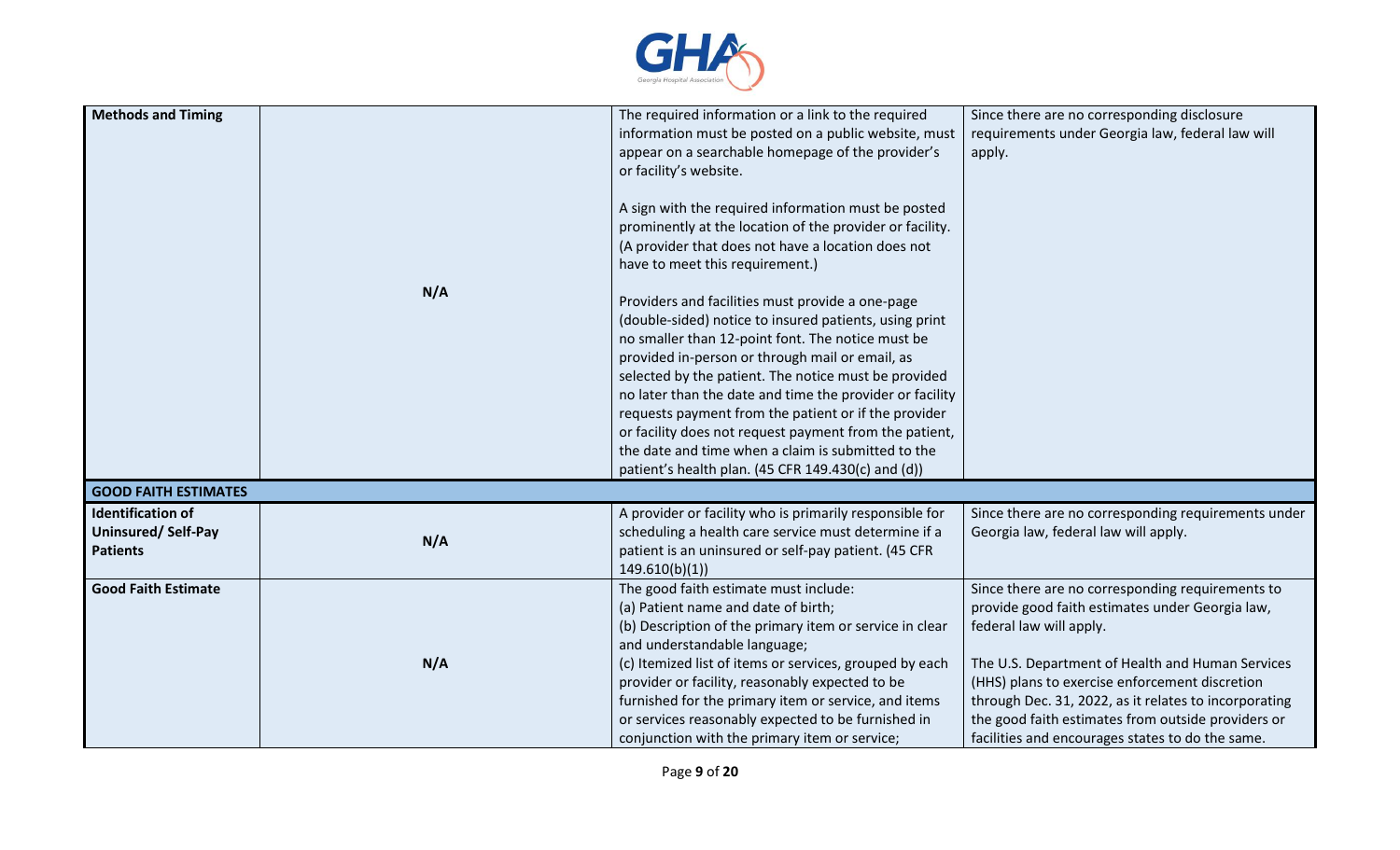

| <b>Good Faith Estimate</b> | (d) Applicable diagnosis codes, expected service          |
|----------------------------|-----------------------------------------------------------|
| l (cont.)                  | codes, and expected charges associated with each          |
|                            | listed item or service;                                   |
|                            | (e) Nam, NPI, and Tax ID Number of each provider or       |
|                            | facility represented in the good faith estimate, and      |
|                            | the State(s) and office or facility location(s) where the |
|                            | items or services are expected to be furnished;           |
|                            | (f) List of items or services that the primary provider   |
|                            | or facility anticipates will require separate scheduling  |
|                            | and that are expected to occur before or following        |
|                            | the expected period of care for the primary item or       |
|                            | service;                                                  |
|                            | (g) A disclaimer that informs the patient that there      |
|                            | may be additional items or services the primary           |
|                            | provider or facility recommends as part of the course     |
|                            | of care that must be scheduled or requested               |
|                            | separately and are not reflected in the good faith        |
|                            | estimate;                                                 |
|                            | (h) A disclaimer that informs the patient the             |
|                            | information provided in the good faith estimate is        |
|                            | only an estimate and actual items, services, or           |
|                            | charges may differ from the good faith estimate; and      |
|                            | (i) A disclaimer that informs the patient of his or her   |
|                            | right to initiate the patient-provider dispute            |
|                            | resolution process if the actual billed charges are       |
|                            | substantially in excess of the expected charges           |
|                            | included in the good faith estimate; and                  |
|                            | (j) A disclaimer that the good faith estimate is not a    |
|                            | contract and does not require the patient to obtain       |
|                            | the items or services from any of the providers or        |
|                            | facilities identified in the good faith estimate.         |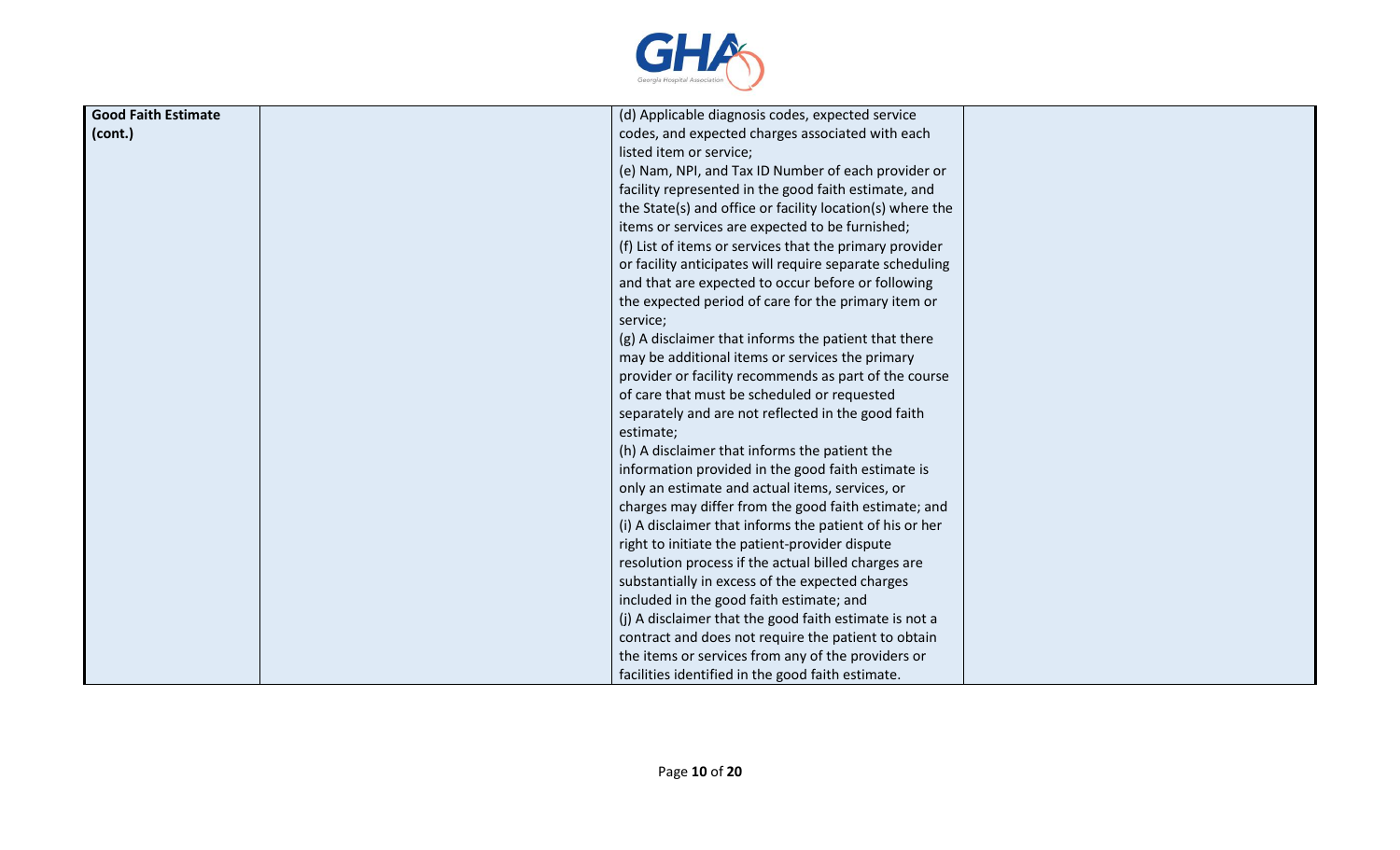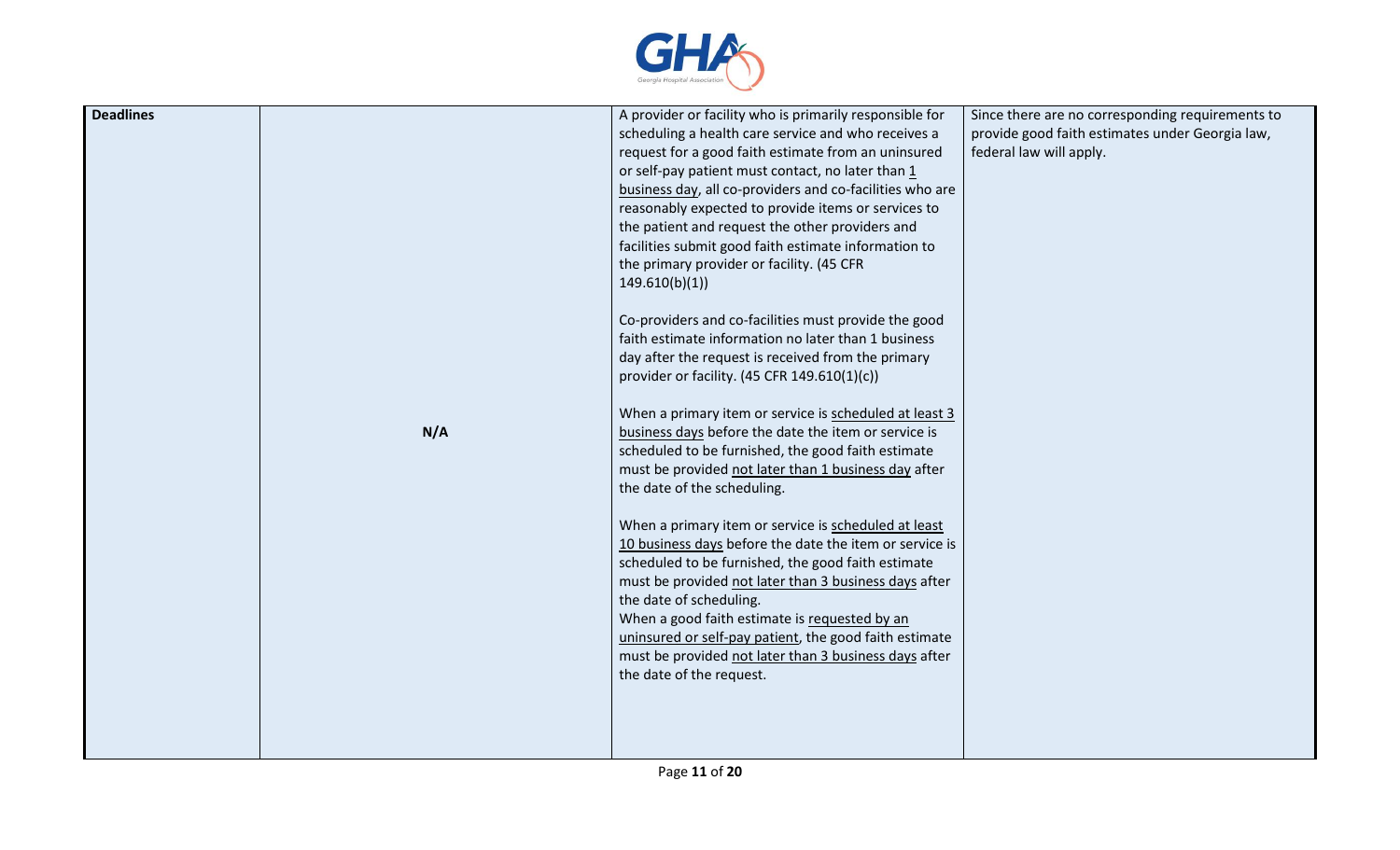

| Deadlines (cont.)                            |     | If a provider or facility anticipates or is notified of any<br>changes to the good faith estimate previously<br>furnished to an uninsured or self-pay patient at the<br>time of scheduling, the provider or facility must<br>provide a new good faith estimate to the patient no<br>later than 1 business day before the items or services<br>are scheduled to be furnished.<br>If any changes in expected providers or facilities                      |                                                                                                                                |
|----------------------------------------------|-----|---------------------------------------------------------------------------------------------------------------------------------------------------------------------------------------------------------------------------------------------------------------------------------------------------------------------------------------------------------------------------------------------------------------------------------------------------------|--------------------------------------------------------------------------------------------------------------------------------|
|                                              |     | represented in a good faith estimate occur less than 1<br>business day before the item or service is scheduled,<br>the replacement provider or facility must accept as its<br>good faith estimate of expected charges the good<br>faith estimate for the relevant items or services<br>included in the original good faith estimate.<br>For good faith estimates provided to an uninsured or<br>self-pay patient upon request, the provider or facility |                                                                                                                                |
|                                              |     | must provide the patient with a new good faith<br>estimate when the item or service is scheduled within<br>the deadlines above for scheduled items or services.<br>$(45$ CFR 149.610(b)(1))                                                                                                                                                                                                                                                             |                                                                                                                                |
| <b>Recurring Items or</b><br><b>Services</b> | N/A | The scope of the good faith estimate for recurring<br>primary items or services must not exceed 12 months.<br>If items or services are expected to extend beyond 12<br>months, the primary provider or facility must provide<br>an uninsured or self-pay patient a new good faith<br>estimate, and communicate any changes. (45 CFR<br>149.610(b)(1)(x)                                                                                                 | Since there are no corresponding requirements to<br>provide good faith estimates under Georgia law,<br>federal law will apply. |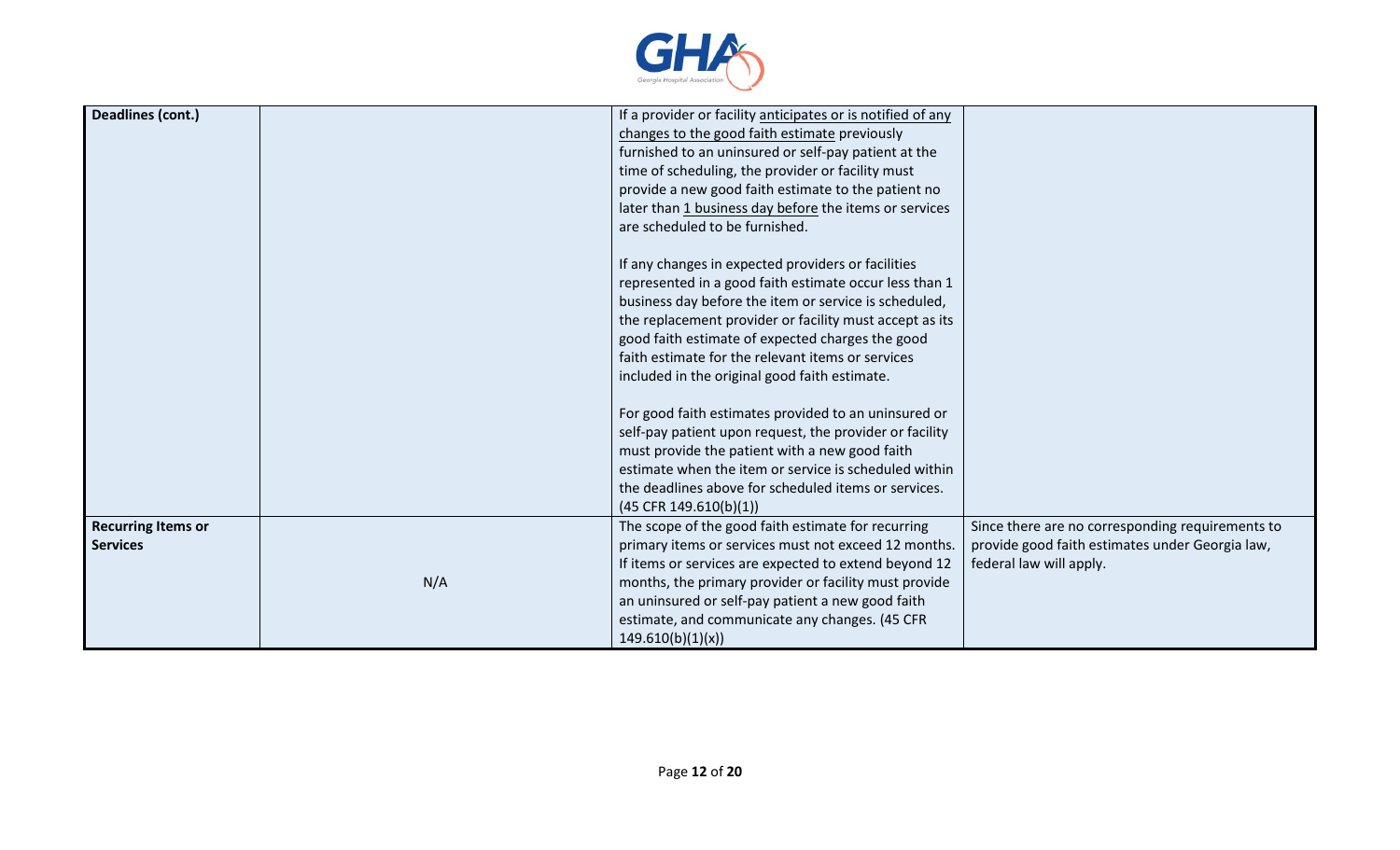

| <b>ENFORCEMENT/COMPLAINT PROCESS</b> |                                                                                                              |                                                         |                                                      |  |
|--------------------------------------|--------------------------------------------------------------------------------------------------------------|---------------------------------------------------------|------------------------------------------------------|--|
| <b>Enforcement/Complaints</b>        | Following the resolution of an arbitration, the OCI                                                          | HHS receives and resolves complaints regarding          | If a complaint is made to HHS and Georgia law        |  |
| <b>Against Providers and</b>         | Commissioner is permitted to refer the decision of                                                           | information that a health care provider or facility may | applies, HHS will refer the complaint to the Georgia |  |
| <b>Facilities</b>                    | the arbitrator to the appropriate state agency or the                                                        | be failing to meet the surprise billing requirements.   | OCI.                                                 |  |
|                                      | governing entity with governing authority over such                                                          | Based on the nature of the complaint, HHS may:          |                                                      |  |
|                                      | provider or facility if the OCI Commissioner concludes                                                       | (a) Refer the complainant to another appropriate        | OCI has not published information on how it will     |  |
|                                      | that a provider or facility has either displayed a                                                           | federal or state resolution process;                    | handle complaints if federal law applies.            |  |
|                                      | pattern of acting in violation of the surprise billing                                                       | (b) Notify the complainant and make reasonable          |                                                      |  |
|                                      | requirements or has failed to comply with a lawful                                                           | efforts to refer the complainant to the appropriate     |                                                      |  |
|                                      | order of the OCI Commissioner or the arbitrator.                                                             | state or federal regulatory authority if HHS receives a |                                                      |  |
|                                      | However, if the provider or facility's violations or                                                         | complaint where another entity has enforcement          |                                                      |  |
|                                      | actions fall under the OCI Commissioner's jurisdiction,                                                      | jurisdiction over the health care provider or facility; |                                                      |  |
|                                      | the OCI Commissioner may investigate and proceed                                                             | (c) Refer the health care provider or facility to CMS   |                                                      |  |
|                                      | under his or her own authority. (Ga. Comp. R. & Reg.                                                         | for an investigation under its enforcement authority    |                                                      |  |
|                                      | $120-2-106-.10(11)$                                                                                          | for group and individual insurance markets; or          |                                                      |  |
|                                      |                                                                                                              | (d) Provide the complainant with an explanation of      |                                                      |  |
|                                      |                                                                                                              | resolution and any corrective action taken. (45 CFR     |                                                      |  |
|                                      |                                                                                                              | 149.450)                                                |                                                      |  |
| <b>Enforcement/Complaints</b>        | Failure to comply with any insurer requirement in the                                                        | The U.S. Department of Labor (DOL)/HHS receives and     | If a complaint is made to DOL/HHS and Georgia law    |  |
| <b>Against Insurers and</b>          | Surprise Billing Consumer Protection Act, including                                                          | resolves complaints regarding information that a        | applies, HHS will refer the complaint to the Georgia |  |
| <b>Health Plans</b>                  | failure to pay a resolution organization as required is                                                      | health plan or insurer may be failing to meet the       | OCI.                                                 |  |
|                                      | considered an unfair claims settlement practice.                                                             | surprise billing requirements. Based on the nature of   |                                                      |  |
|                                      | $(O.C.G.A. § 33-6-34(15))$                                                                                   | the complaint, DOL/HHS may:                             | OCI has not published information on how it will     |  |
|                                      |                                                                                                              | (a) Refer the complainant to another appropriate        | handle complaints if federal law applies.            |  |
|                                      | Following the resolution of arbitration, the OCI                                                             | federal or state resolution process;                    |                                                      |  |
|                                      | Commissioner may refer the decision of the arbitrator                                                        | (b) Notify the complainant and make reasonable          |                                                      |  |
|                                      | to the appropriate state agency or governing entity                                                          | efforts to refer the complainant to the appropriate     |                                                      |  |
|                                      | with governing authority over such provider or facility                                                      | state or federal regulatory authority if HHS receives a |                                                      |  |
|                                      | if the OCI Commissioner concludes that a provider or                                                         | complaint where another entity has enforcement          |                                                      |  |
|                                      | facility has displayed a pattern of acting in violation of                                                   | jurisdiction over the health plan or insurer;           |                                                      |  |
|                                      | the surprise billing law or has failed to comply with a<br>lawful order of the OCI or the arbitrator. Such a | (c) Refer the health plan or insurer for investigation; |                                                      |  |
|                                      | referral shall include a description of such violations                                                      | <b>or</b>                                               |                                                      |  |
|                                      | and the OCI Commissioner's recommendation for                                                                |                                                         |                                                      |  |
|                                      |                                                                                                              |                                                         |                                                      |  |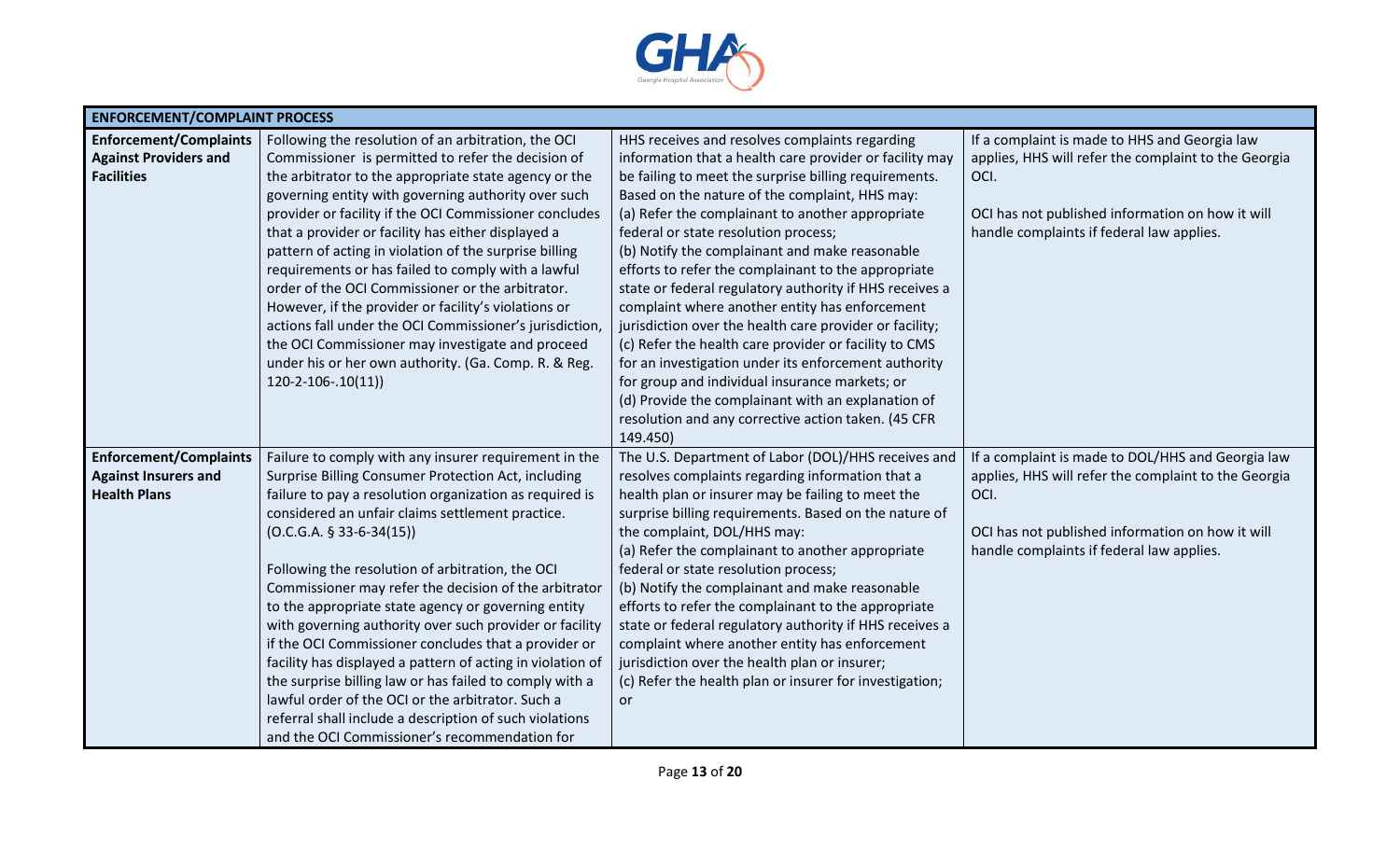

| <b>Enforcement/Complaints</b><br><b>Against Insurers and</b><br><b>Health Plans (cont.)</b> | enforcement action. The applicable state agency or<br>governing entity shall initiate an investigation<br>regarding such referral within 30 days of receiving<br>such referral and conclude the investigation withing<br>90 days of receiving such referral. If the provider's or<br>facility's violations or actions fall under the OCI<br>Commissioner's jurisdiction, the OCI Commissioner<br>may investigate and proceed under its statutory<br>authority. (O.C.G.A. § 33-20E-17 and Ga. Comp. R. &<br>Reg. 120-2-106-.10(11))                                                                                                                | (d) Provide the complainant with an explanation of<br>resolution and any corrective action taken. (29 CFR<br>2590.716-7)                                                                                                                                                                                                                                                                                                                                                                                                                 |                                                                                                                                                                                                                                                                                                                               |
|---------------------------------------------------------------------------------------------|---------------------------------------------------------------------------------------------------------------------------------------------------------------------------------------------------------------------------------------------------------------------------------------------------------------------------------------------------------------------------------------------------------------------------------------------------------------------------------------------------------------------------------------------------------------------------------------------------------------------------------------------------|------------------------------------------------------------------------------------------------------------------------------------------------------------------------------------------------------------------------------------------------------------------------------------------------------------------------------------------------------------------------------------------------------------------------------------------------------------------------------------------------------------------------------------------|-------------------------------------------------------------------------------------------------------------------------------------------------------------------------------------------------------------------------------------------------------------------------------------------------------------------------------|
| <b>INDEPENDENT DISPUTE RESOLUTION</b>                                                       |                                                                                                                                                                                                                                                                                                                                                                                                                                                                                                                                                                                                                                                   |                                                                                                                                                                                                                                                                                                                                                                                                                                                                                                                                          |                                                                                                                                                                                                                                                                                                                               |
| <b>Open Negotiation Period</b>                                                              | After a request for arbitration has been made, the<br>parties will be permitted 30 days from the date the<br>request was received to negotiate a settlement. The<br>parties must notify the Administrative Procedure<br>Division of OCI of the result of such negotiations. If<br>the Administrative Procedure Division of OCI has not<br>been notified within 30 days of the settlement<br>negotiation's result, the claim will be sent to<br>arbitration. The parties may still reach a negotiated<br>settlement after the claim is referred to the arbiter<br>but before arbitration begins. (Ga. Comp. R. & Reg.<br>$120 - 2 - 106 - 0.10(5)$ | Open Negotiation is a prerequisite to IDR. A provider<br>or health plan must send a notice within 30-business<br>days after an initial payment or notice of denial is<br>received. Notice must be provided using the standard<br>form and include information sufficient to identify the<br>items and services, an offer of an out-of-network rate,<br>and contact information for the party sending the<br>notice. The Open Negotiation Period lasts 30-business<br>days from the date the notice is sent. (29 CFR<br>2590.716-8(b)(1)) |                                                                                                                                                                                                                                                                                                                               |
| <b>Initial IDR Request</b>                                                                  | If a provider or facility concludes that payment<br>received is not sufficient given the complexity and<br>circumstances of the services provided, they may file<br>a request for arbitration with the OCI Commissioner.<br>A request for arbitration must be submitted within 30<br>days of receipt of payment for the claim and<br>concurrently provide the insurer with a copy of the<br>request. (Ga. Comp. R. & Reg. 120-2-106-.10(1))                                                                                                                                                                                                       | Either party may initiate the IDR process by<br>submitting a written notice of IDR initiation to the<br>other party and to HHS during the 4-business day<br>period beginning on the 31 <sup>st</sup> day after the state of the<br>open negotiation period. The notice of IDR initiation<br>must include:<br>(a) Information sufficient to identify the items or<br>services in dispute, including the date(s) and<br>location(s) the item or service was furnished, the type<br>of items or service, corresponding service codes,       | The Georgia law does not apply to uninsured or self-<br>pay patients. Therefore, the federal IDR process will<br>apply in instances where an uninsured or self-pay<br>patient requests disputes resolution.<br>Both state and federal regulations are unclear as to<br>how the various IDR deadlines will apply in situations |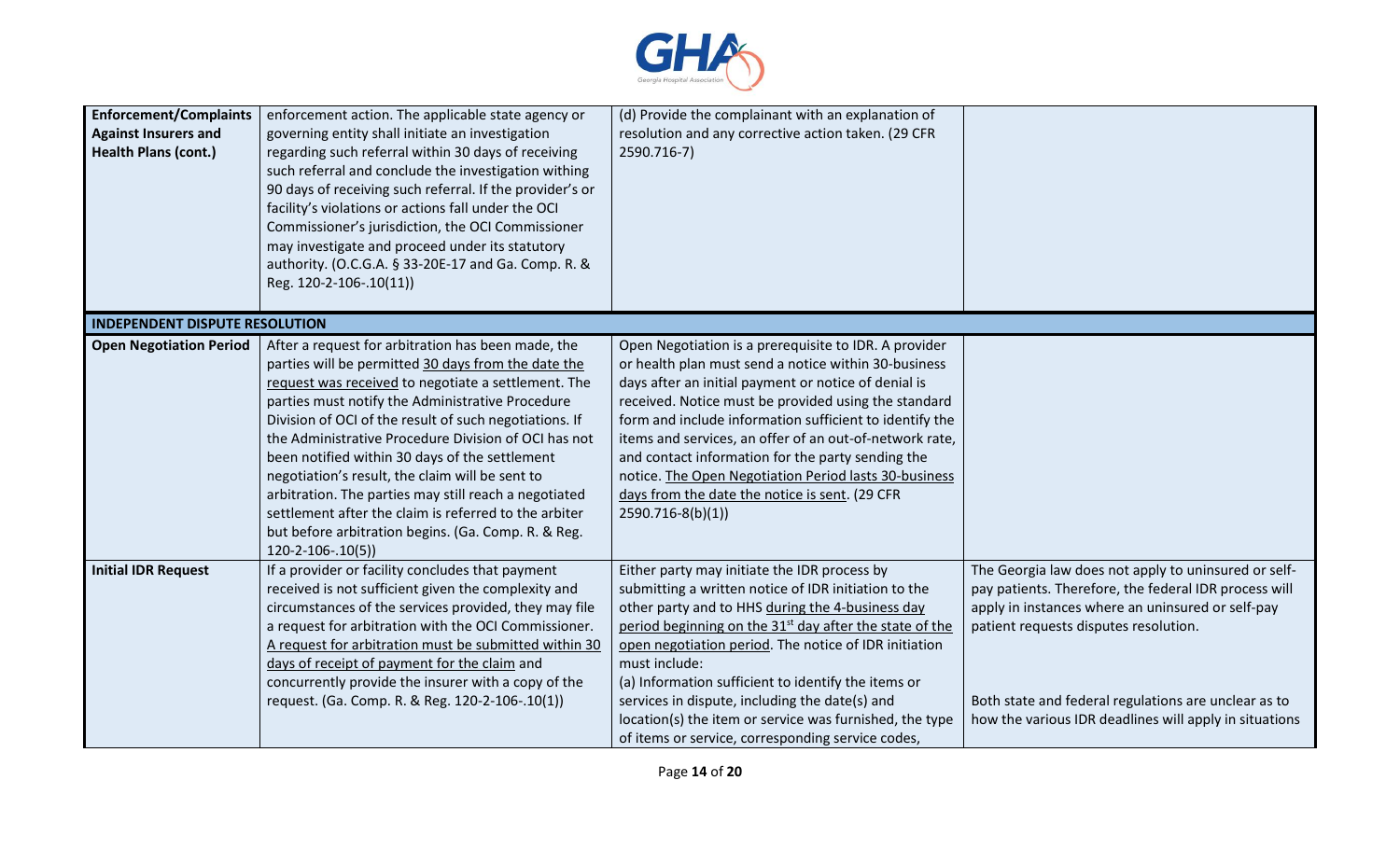

| <b>Initial IDR Request</b>      |                                                                   | place of service code, the amount of cost sharing        | where the initial IDR request is made to the state |
|---------------------------------|-------------------------------------------------------------------|----------------------------------------------------------|----------------------------------------------------|
| (cont.)                         |                                                                   | allowed, and the amount of the initial payment made;     | when federal law applies vice versa.               |
|                                 |                                                                   |                                                          |                                                    |
|                                 |                                                                   | (b) Names of the parties involved and contact            |                                                    |
|                                 |                                                                   | information;                                             |                                                    |
|                                 |                                                                   | (c) State where the item or service was furnished;       |                                                    |
|                                 |                                                                   | (d) Commencement date of the open negotiation            |                                                    |
|                                 |                                                                   | period;                                                  |                                                    |
|                                 |                                                                   | (e) Preferred certified IDR entity;                      |                                                    |
|                                 |                                                                   | (f) An attestation that the items and services under     |                                                    |
|                                 |                                                                   | dispute are subject to the IDR process;                  |                                                    |
|                                 |                                                                   | (g) Qualifying Payment Amount;                           |                                                    |
|                                 |                                                                   | (h) Information about the QPA; and                       |                                                    |
|                                 |                                                                   | (i) General information describing the IDR process.      |                                                    |
|                                 |                                                                   | (29 CFR 2590.716-8(b)(2))                                |                                                    |
| <b>Selection of Arbiter/IDR</b> | A list of approved independent resolution                         | Party receiving the IDR initiation notice has 3 business |                                                    |
| <b>Entity</b>                   | organizations will be kept by the Administrative                  | days to object to the preferred IDR entity. If the       |                                                    |
|                                 | Procedure Division of OCI and available for review                | receiving party objects to the preferred IDR entity, it  |                                                    |
|                                 | upon request. Upon the OCI Commissioner's referral                | must propose an alternative IDR entity. The initiating   |                                                    |
|                                 | of a dispute to a resolution organization, the parties            | party must notify HHS of the selection of an IDR entity  |                                                    |
|                                 | will have 5 days to select an arbitrator by mutual                | as soon as reasonably practicable, but no later than 1   |                                                    |
|                                 | agreement. If the parties have not notified the                   | business day after the selection. If the receiving party |                                                    |
|                                 | resolution organization of their mutual selection                 | believes the IDR process is not applicable, it must      |                                                    |
|                                 | before the 5 <sup>th</sup> day, the resolution organization shall | notify HHS by the same date the notice of IDR            |                                                    |
|                                 | select an arbitrator from among its members. Should               | selection must be submitted.                             |                                                    |
|                                 | the parties not agree to the resolution organization's            |                                                          |                                                    |
|                                 | choice of arbitrator, the OCI Commissioner will select            | If the parties do not jointly agree on an IDR entity     |                                                    |
|                                 | one for the parties, and this decision will be final. (Ga.        | within 3-business days of the initiation of the IDR      |                                                    |
|                                 | Comp. R. & Reg. 120-2-106-.10(8))                                 | process, HHS shall select an IDR entity. The initiating  |                                                    |
|                                 |                                                                   | entity must notify HHS no later than 1-business day      |                                                    |
|                                 |                                                                   | after the failure to select an IDR entity (4-business    |                                                    |
|                                 |                                                                   | days after the IDR initiation). HHS will select an IDR   |                                                    |
|                                 |                                                                   | entity through a random selection no later than 6        |                                                    |
|                                 |                                                                   | business days after the initiation of the IDR process.   |                                                    |
|                                 |                                                                   | $(29$ CFR 2590.716-8(c)(1))                              |                                                    |
|                                 |                                                                   |                                                          |                                                    |
|                                 |                                                                   |                                                          |                                                    |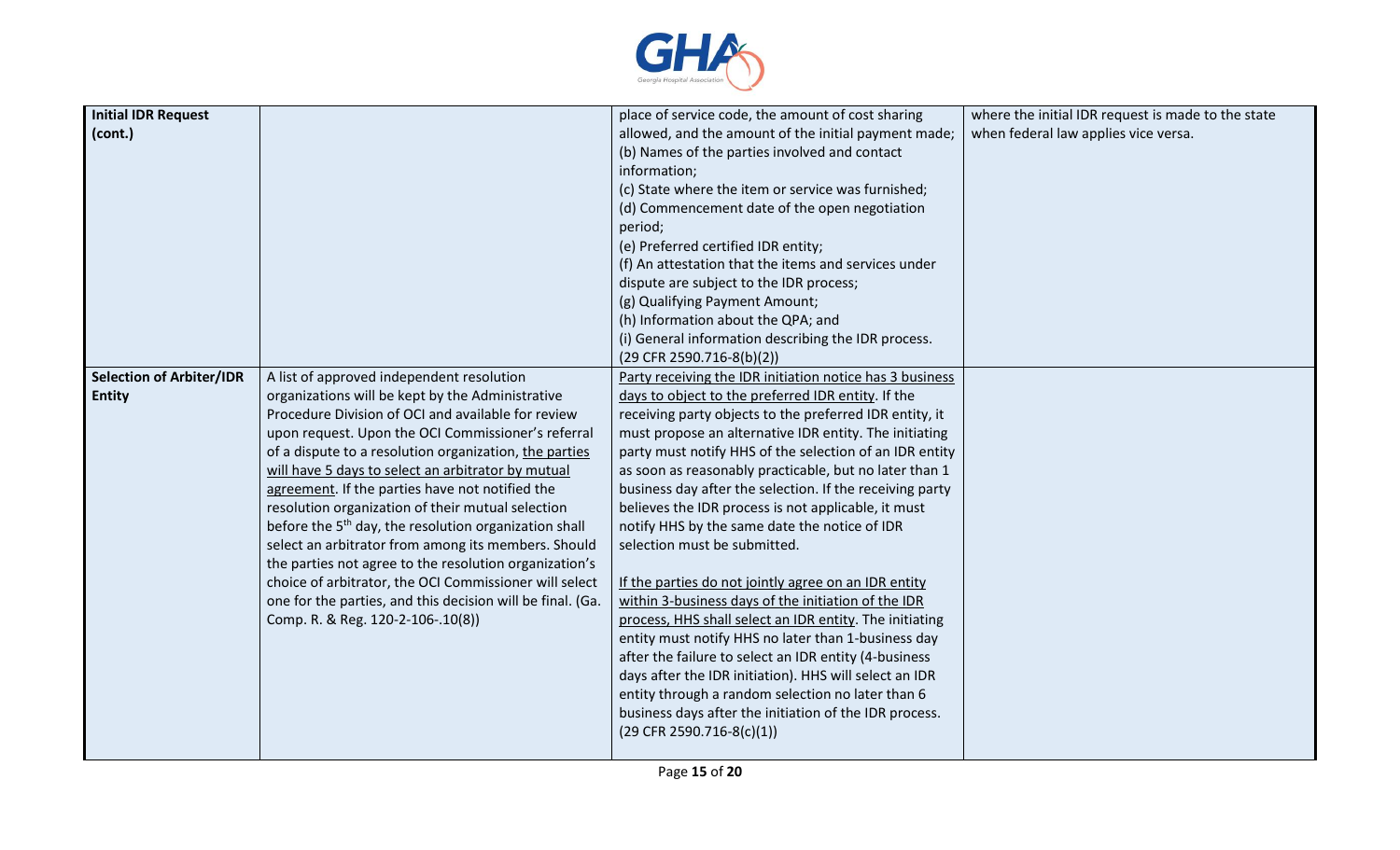

| <b>Selection of Arbiter/IDR</b> |                                                            | An uninsured or self-pay patient may initiate the IDR   |  |
|---------------------------------|------------------------------------------------------------|---------------------------------------------------------|--|
| Entity (cont.)                  |                                                            | process if the total billed charges by a primary or co- |  |
|                                 |                                                            | provider or facility are at least \$400 more than the   |  |
|                                 |                                                            | total expected charges for that particular provider or  |  |
|                                 |                                                            | facility in the good faith estimate. (45 CFR 149.620)   |  |
|                                 |                                                            |                                                         |  |
| <b>IDR Process</b>              | Within 30 days of the insurer's receipt of a provider's    | Not later than 10 business days after the selection of  |  |
|                                 | request for arbitration, the insurer must submit to the    | the IDR entity, the health plan and the provider must   |  |
|                                 | Administrative Procedure Division of OCI all data          | each submit:                                            |  |
|                                 | necessary to determine whether the insurer's               | (a) An offer of an out-of-network rate expressed as     |  |
|                                 | payment complied with the surprise billing                 | both a dollar amount and the corresponding              |  |
|                                 | regulations. (Ga. Comp. R. & Reg. 120-2-106-.10(3))        | percentage of the QPA represented by the dollar         |  |
|                                 |                                                            | amount; and                                             |  |
|                                 | The OCI Commissioner will dismiss specific arbitration     | (b) Information requested by the IDR entity relating to |  |
|                                 | requests if the disputed claim is:                         | the offer.                                              |  |
|                                 | (a) Related to a health plan that is not regulated by      |                                                         |  |
|                                 | the state;                                                 | Providers and facilities must also submit the           |  |
|                                 | (b) The basis for an action pending in state or federal    | following, as applicable:                               |  |
|                                 | court at the time of the request for arbitration;          | (a) Information on the size of the provider's practice  |  |
|                                 | (c) Subject to a binding claims resolution process         | or facility; and                                        |  |
|                                 | entered into prior to July 1, 2021;                        | (b) Information on the practice specialty or type.      |  |
|                                 | (d) Made against a health plan subject to the              |                                                         |  |
|                                 | exclusive jurisdiction of ERISA; or                        | Health plans must also submit the following, as         |  |
|                                 | (e) The claim is not considered a surprise bill under      | applicable:                                             |  |
|                                 | the law.                                                   | (a) Information on the coverage area of the plan or     |  |
|                                 |                                                            | issuer, the relevant geographic region for purposes of  |  |
|                                 | If an insurer believes one of the criteria is present that | the qualifying payment amount, whether the              |  |
|                                 | would cause the claim to be dismissed, it should           | coverage is fully-insured or partially or fully self-   |  |
|                                 | submit the appropriate data to support its                 | insured; and                                            |  |
|                                 | contention. Should the OCI Commissioner dismiss a          |                                                         |  |
|                                 |                                                            | (b) The QPA for the applicable year for the same or     |  |
|                                 | claim as not eligible for arbitration, the provider or     | similar item or service.                                |  |
|                                 | facility may request a hearing under the OCI hearing       |                                                         |  |
|                                 | procedures contained in Rule 120-2-2. (Ga. Comp. R.        | Either party may submit any additional information      |  |
|                                 | & Reg. 120-2-106-.10(4))                                   | relating to the offers that were submitted by the       |  |
|                                 |                                                            | parties.                                                |  |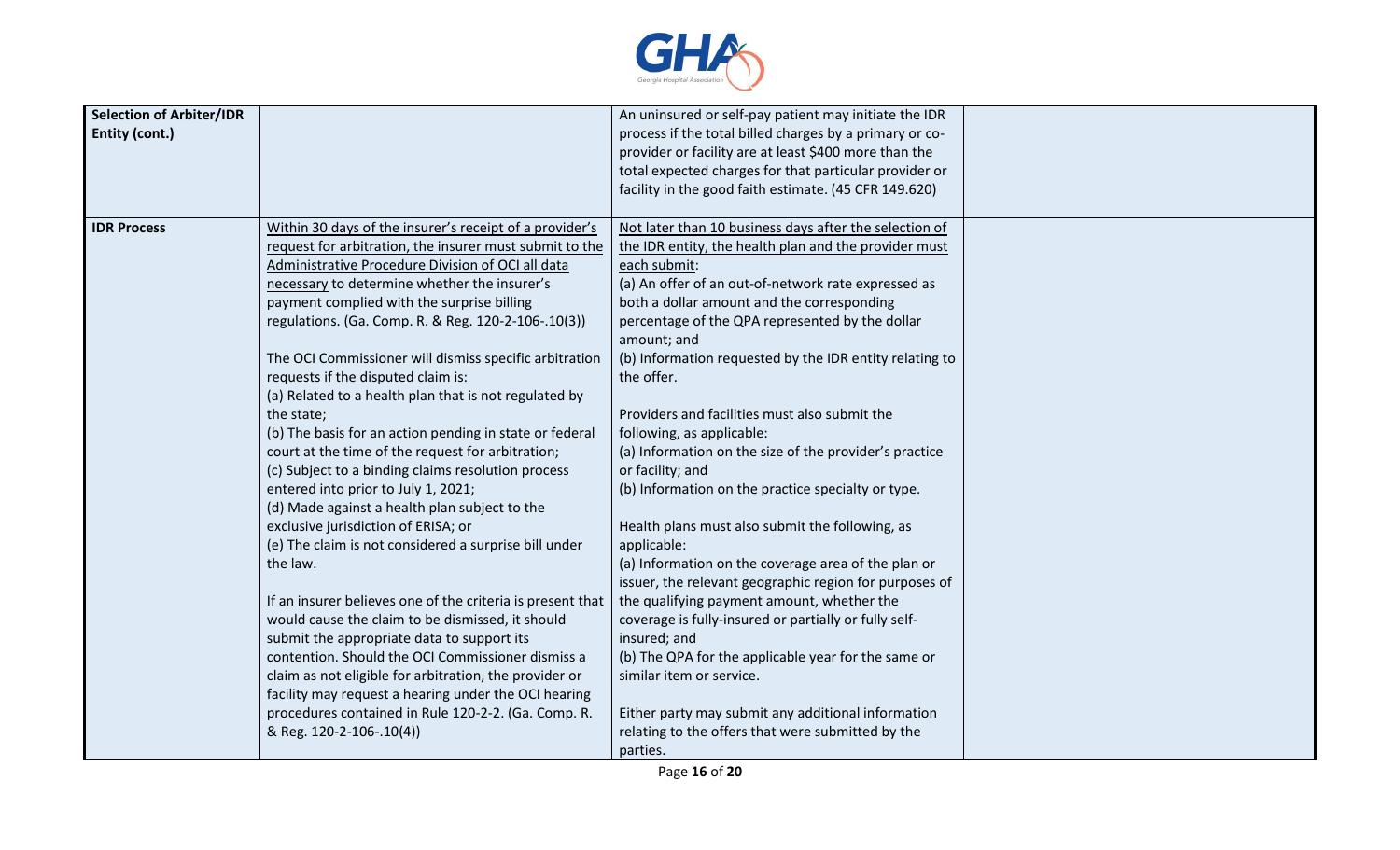

| <b>IDR Process (cont.)</b> | The parties shall have 10 days after the selection of   |                                                         |  |
|----------------------------|---------------------------------------------------------|---------------------------------------------------------|--|
|                            | the arbitrator to submit in writing to the resolution   | Not later than 30 business days after the selection of  |  |
|                            | organization each party's final offer and each party's  | the IDR entity, the IDR entity must:                    |  |
|                            | argument in support of such offer. The parties' initial | (a) Select as the out-of-network rate for the item or   |  |
|                            | arguments shall be limited to written form and shall    | service on of the offers submitted. The IDR entity      |  |
|                            | consist of no more than 20 pages per party. The         | must select the offer closest to the QPA unless the     |  |
|                            | parties may submit documents in support of their        | IDR entity determines that credible information         |  |
|                            | arguments. The arbitrator may require the parties to    | submitted by either party clearly demonstrates that     |  |
|                            | submit such additional written arguments and            | the QPA is materially different from the appropriate    |  |
|                            | documentation as the arbitrator determines              | out-of-network rate, or if the offers are equally       |  |
|                            | necessary, but the arbitrator may require such          | distant from the QPA. In these cases, the IDR entity    |  |
|                            | additional filing no more than once. Such additional    | must select the offer that best represents the value of |  |
|                            | written argument shall be limited to no more than 10    | the item or service.                                    |  |
|                            | pages per party. The arbitrator may set filing times    | (b) Notify the health plan and the provider of the      |  |
|                            | and extend such times as appropriate. Failure of        | selection of the offer and provide the written          |  |
|                            | either party to submit the supportive documentation     | decision. (29 CFR 2590.716-8(c)(4)(i) and (ii))         |  |
|                            | described herein may result in a default against such   |                                                         |  |
|                            | party. (O.C.G.A. § 33-20E-14)                           | Parties may continue to negotiate during the IDR        |  |
|                            |                                                         | process. If a settlement agreement is reached prior to  |  |
|                            |                                                         | the IDR payment determination. The initiating party     |  |
|                            |                                                         | must notify HHS and the IDR entity as soon as           |  |
|                            |                                                         | possible, but no later than 3 business days after the   |  |
|                            |                                                         | date of the agreement. (29 CFR 2590.716-8(c)(2))        |  |
| <b>Batching</b>            | A request for arbitration may involve a single patient  | Batched items and services may be submitted and         |  |
|                            | and a single type of healthcare service, a single       | considered jointly as part of one payment               |  |
|                            | patient and multiple types of healthcare services,      | determination by an IDR entity if:                      |  |
|                            | multiple patients and a single type of healthcare       | (a) The items and services are billed by the same       |  |
|                            | service, or multiple substantially similar healthcare   | provider or group of providers or the same facility;    |  |
|                            | services in the same specialty on multiple patients.    | (b) Payment for the items and services would be         |  |
|                            | $(O.C.G.A. § 33-20E-9(b))$                              | made by the same health plan;                           |  |
|                            |                                                         | (c) The items and services are the same or similar      |  |
|                            |                                                         | items and services, meaning they are billed under the   |  |
|                            |                                                         | same service code, or a comparable code under a         |  |
|                            |                                                         | different procedural code system;                       |  |
|                            |                                                         |                                                         |  |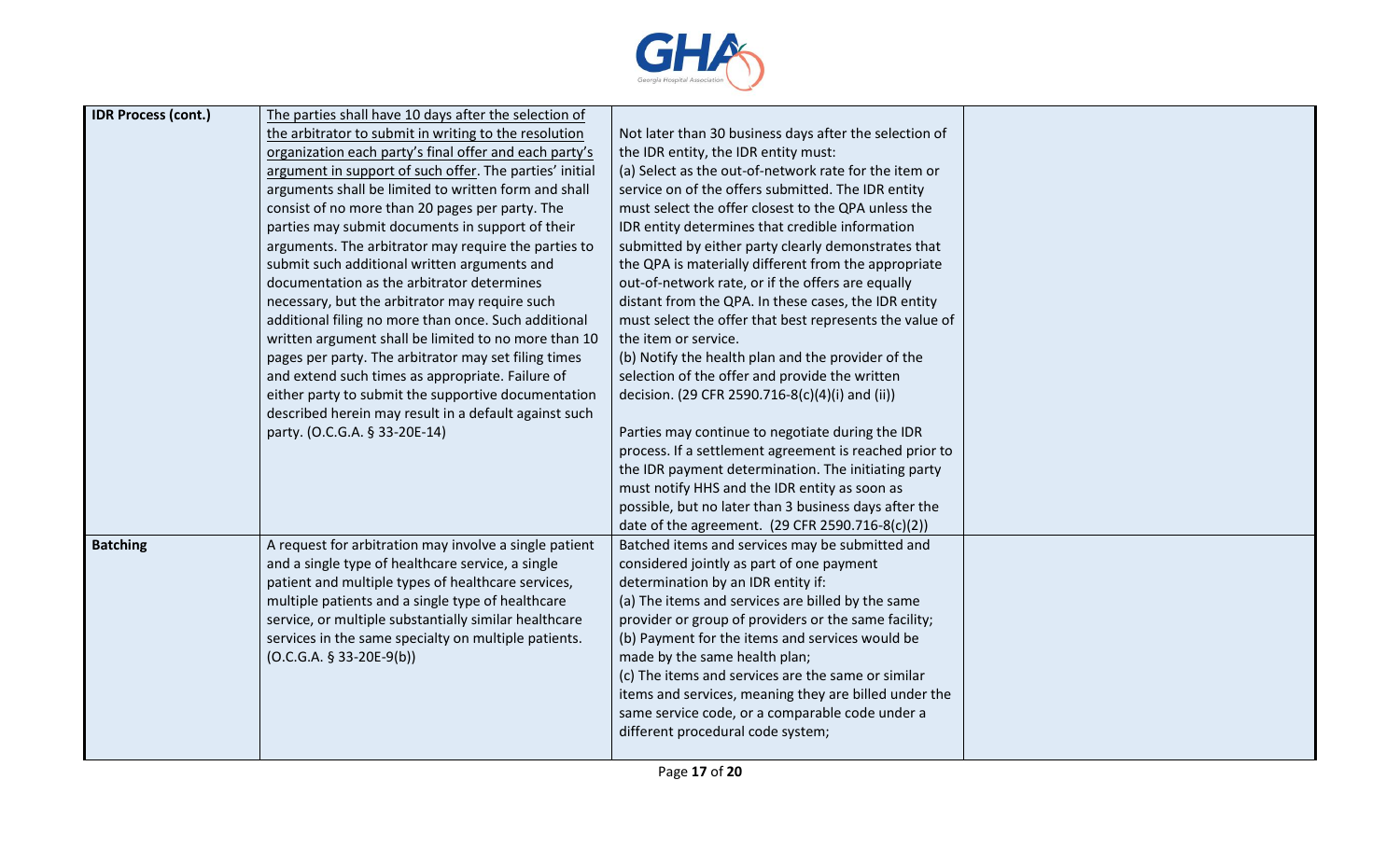

| <b>Batching</b>                |                                                           | (d) All items and services were furnished within the   |  |
|--------------------------------|-----------------------------------------------------------|--------------------------------------------------------|--|
| (cont.)                        |                                                           | same 30-business day period or the same 90-calendar    |  |
|                                |                                                           | day period, as applicable.                             |  |
|                                |                                                           |                                                        |  |
|                                |                                                           | Items and services billed as part of a bundled         |  |
|                                |                                                           | payment arrangement or where a health plan denies      |  |
|                                |                                                           | an initial payment as a bundled payment may be         |  |
|                                |                                                           | submitted as part of one payment determination. (29    |  |
|                                |                                                           | CFR 2590.716-8(c)(3))                                  |  |
| <b>Factors Used in Payment</b> | In deciding a claim, arbitrators shall consider the       | In determining which offer to select, the IDR entity   |  |
| <b>Determination</b>           | following factors:                                        | must consider:                                         |  |
|                                | (a) The complexity and circumstances of each case,        | (a) The QPA for the applicable year for the same or    |  |
|                                | including, but not limited to, the level of training,     | similar item or service;                               |  |
|                                | education and experience of the relevant physicians       | (b) Information requested by the IDR entity;           |  |
|                                | or other individuals at the facility who are licensed or  | (c) Additional information submitted by a party that   |  |
|                                | otherwise authorized in this state to furnish             | clearly demonstrates the QPA is materially different   |  |
|                                | healthcare services;                                      | from the appropriate out-of-network rate, provided     |  |
|                                | (b) Whether there is a gross disparity between the fee    | the information is credible and relates to:            |  |
|                                | charged by the provider and (i) fees paid to the          | (i) The level of training, experience, and quality and |  |
|                                | provider for the same services provided to other          | outcomes measurements of the provider that             |  |
|                                | patients in health plans in which the provider is non-    | furnished the item or service.                         |  |
|                                |                                                           |                                                        |  |
|                                | participating, and (ii) the fees paid by the health plan  | (ii) The market share held by the provider or the      |  |
|                                | to reimburse similarly qualified out-of-network           | health plan in the geographic region in which the item |  |
|                                | providers for the same services in the same region;       | or service was provided.                               |  |
|                                | (c) The provider's training, education, experience, and   | (iii) The acuity of the patient receiving the item or  |  |
|                                | the usual charge for comparable services when the         | service or the complexity of furnishing the item or    |  |
|                                | provider does not participate with the patient's          | service to the patient.                                |  |
|                                | health plan;                                              | (iv) The teaching status, case mix and scope of        |  |
|                                | (d) In the case of a hospital, the teaching status, scope | services of the facility that furnished the item or    |  |
|                                | of services, and case-mix;                                | service.                                               |  |
|                                | (e) Patient characteristics; and                          | (v) Demonstration of good faith efforts (or lack       |  |
|                                | (f) For physician services, the usual and customary       | thereof) made by the provider or the health plan to    |  |
|                                | cost of the service. (O.C.G.A. § 33-20E-15 and Ga.        | entire into network agreements with each other, and,   |  |
|                                | Comp. R. & Reg. 120-2-106-.10(10))                        | if applicable, contracted rates between the provider   |  |
|                                |                                                           |                                                        |  |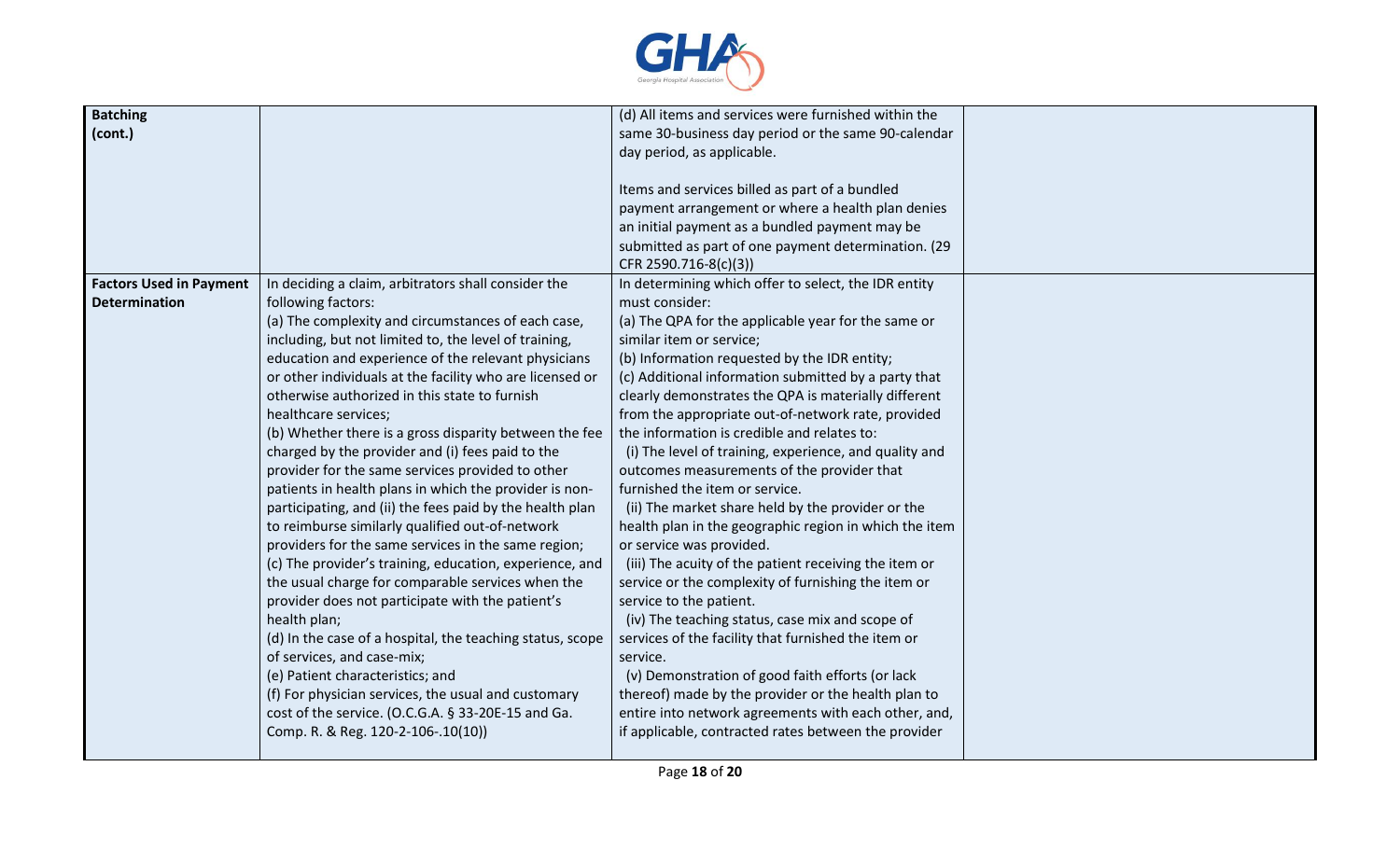

| <b>Factors Used in Payment</b><br><b>Determination (cont.)</b> | The arbitrator's final decision shall be in writing,<br>describing the basis for such decision, and shall be<br>made within 30 days of the referral from the OCI<br>Commissioner. (O.C.G.A. § 33-20E-15)                                                                                                                                                                                                                                                            | and the health plan during the previous 4 plan years.<br>(29 CFR 2590.716-8(c)(4)(iii))<br>In determining which offer to select, the IDR entity<br>must NOT consider:<br>(a) Usual and customary charges, including payment<br>or reimbursement rates expressed as a proportion of<br>usual and customary charges;<br>(b) The amount that would have been billed by the<br>provider if the surprise billing rules did not apply; or<br>(c) The payment or reimbursement rate for items and<br>services furnished by a provider by a public payer,<br>including Medicare, Medicaid, CHIP, and TRICARE. (29<br>CFR 2590.716-8(c)(4)(v)) |  |
|----------------------------------------------------------------|---------------------------------------------------------------------------------------------------------------------------------------------------------------------------------------------------------------------------------------------------------------------------------------------------------------------------------------------------------------------------------------------------------------------------------------------------------------------|---------------------------------------------------------------------------------------------------------------------------------------------------------------------------------------------------------------------------------------------------------------------------------------------------------------------------------------------------------------------------------------------------------------------------------------------------------------------------------------------------------------------------------------------------------------------------------------------------------------------------------------|--|
| Payment                                                        | The party whose final offer amount is not selected<br>shall pay the amount of the verdictdirectly to the<br>resolution organization. Moneys due shall be paid in<br>full to the resolution organization within 15 days of<br>the arbitrator's final decision. Within 3 days of the<br>resolution organization's receipt of moneys due to<br>the party whose final offer was selected, such moneys<br>shall be distributed to such party. (O.C.G.A. § 33-20E-<br>16) | The amount of the offer selected by the IDR entity<br>(less the sum of the initial payment and any cost-<br>sharing paid or owed by the patient) must be paid<br>directly to the provider not later than 30 calendar<br>days after the determination. If the offer selected by<br>the IDR entity is less than sum of the initial payment<br>and any cost-sharing paid by the patient, the provider<br>is liable to the health plan for the difference and must<br>pay the difference directly to the health plan not later<br>than 30 calendar days after the determination. (29<br>CFR 2590.716-8(c)(4)(ix))                         |  |
| <b>Effects of a Payment</b><br><b>Determination</b>            | Any default or final decision issued by the arbitrator<br>shall be binding upon the parties and is not<br>appealable through the court system. (O.C.G.A. § 33-<br>$20E-15$                                                                                                                                                                                                                                                                                          | A determination made by an IDR entity is:<br>(a) Binding upon the parties, in the absence of fraud<br>or evidence of intentional misrepresentation of<br>material facts presented to the IDR entity; and<br>(b) Not subjects to judicial review, except where:<br>(i) the payment determination was procured by<br>corruption, fraud, or undue means;<br>(ii) there was evident partiality or corruption in the<br>IDR entity;                                                                                                                                                                                                        |  |